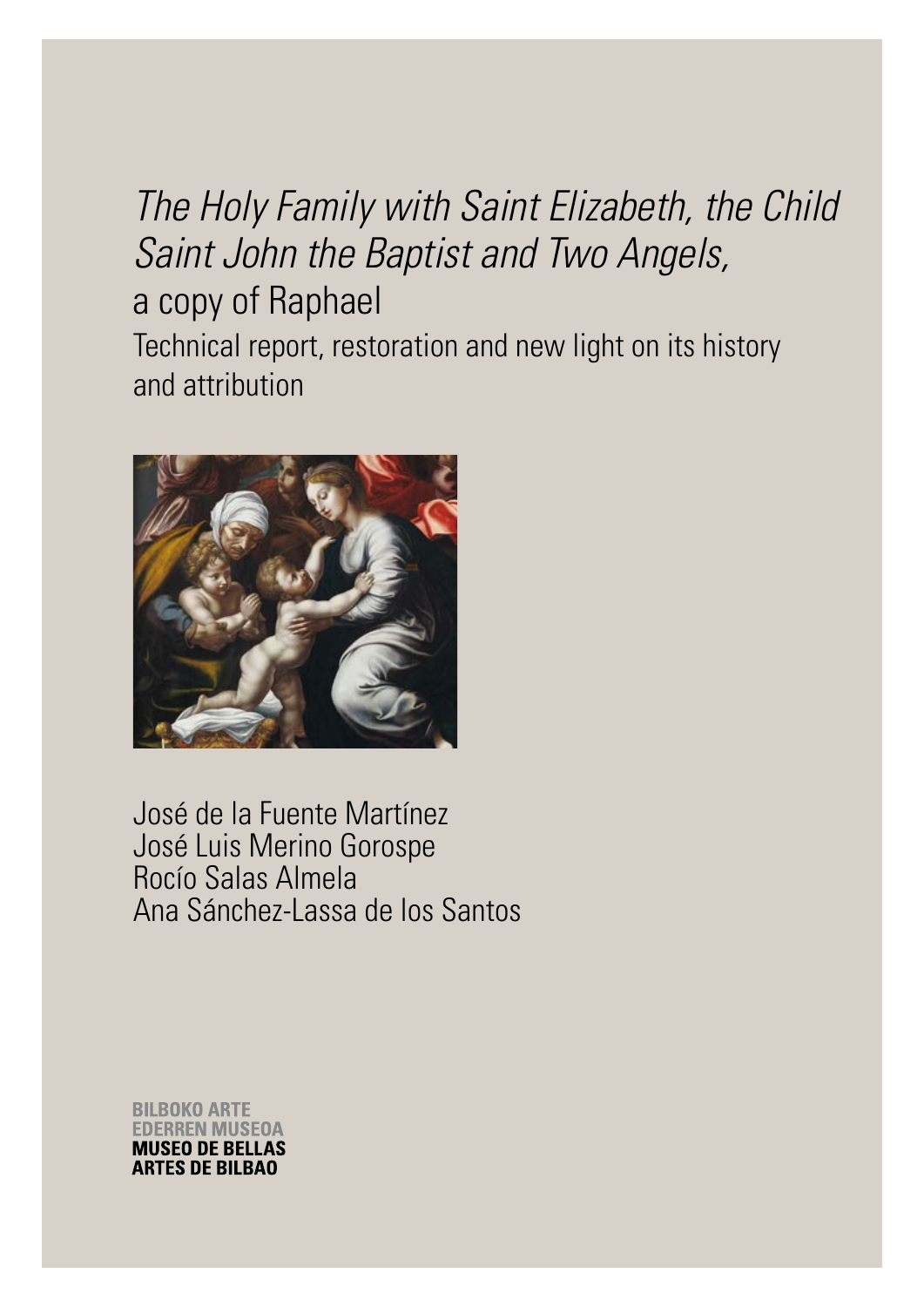This text is published under an international Attribution-NonCommercial-NoDerivs Creative Commons licence (BY-NC-ND), version 4.0. It may therefore be circulated, copied and reproduced (with no alteration to the contents), but for educational and research purposes only and always citing its author and provenance. It may not be used commercially. View the terms and conditions of this licence at http://creativecommons.org/licenses/by-ncnd/4.0/legalcode



Using and copying images are prohibited unless expressly authorised by the owners of the photographs and/or copyright of the works.

© of the texts: Bilboko Arte Ederren Museoa Fundazioa-Fundación Museo de Bellas Artes de Bilbao

### **Photography credits**

© Bilboko Arte Ederren Museoa Fundazioa-Fundación Museo de Bellas Artes de Bilbao: figs. 1, 2 and 5-19

- © Groeningemuseum, Brugge: fig. 21
- © Institut Royal du Patrimoine Artistique, Bruxelles: fig. 20
- © Museo Nacional del Prado, Madrid: fig. 55
- © RMN / Gérard Blot-Jean Schormans: fig. 3
- © RMN / René-Gabriel Ojéda: fig. 4

Text published in:

*B'06 : Buletina = Boletín = Bulletin.* Bilbao : Bilboko Arte Eder Museoa = Museo de Bellas Artes de Bilbao = Bilbao Fine Arts Museum, no. 2, 2007, pp. 17-64.

Sponsored by:

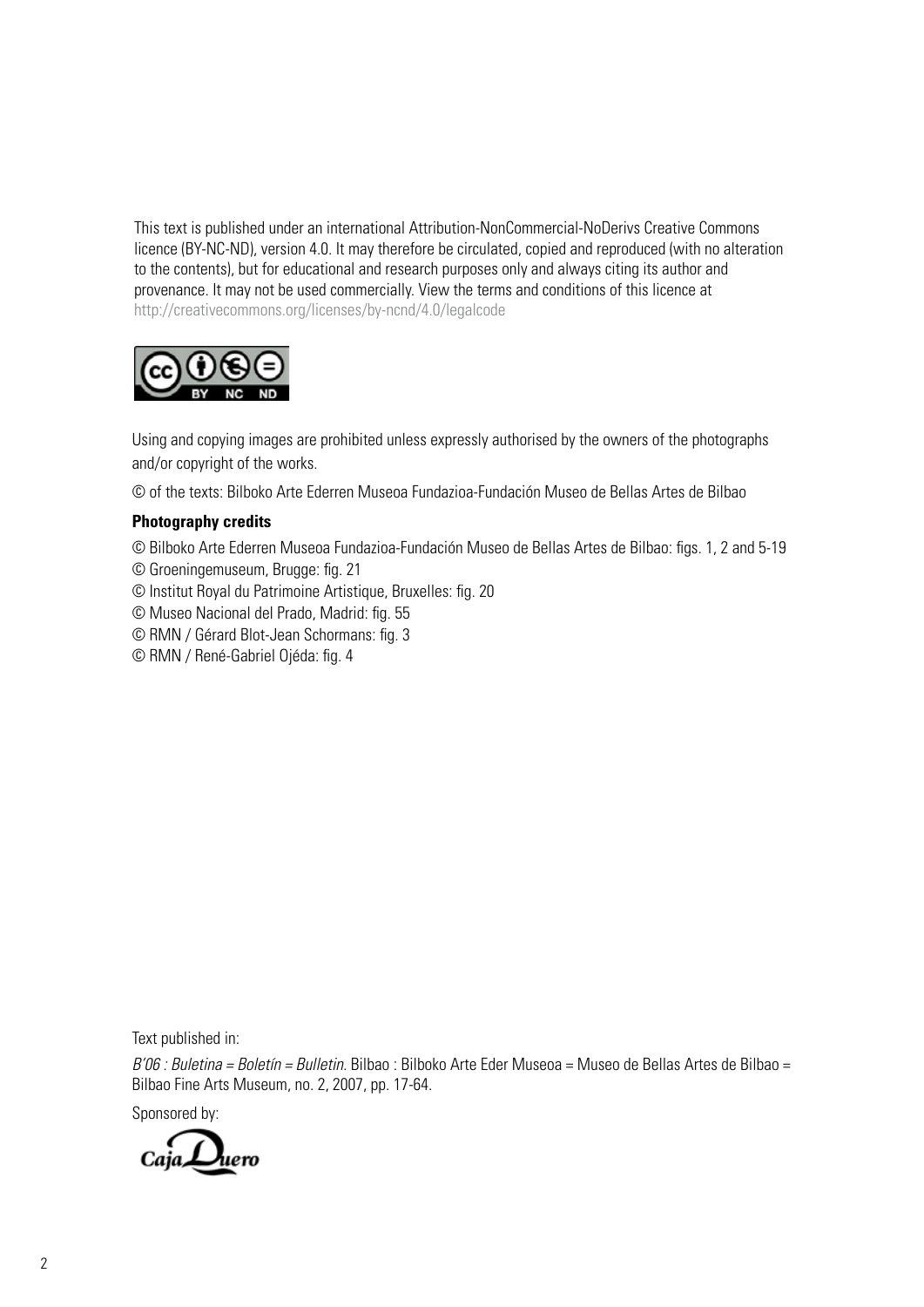A fter undergoing a painstaking restoration process, which included the production of a detailed technical report, the *Holy Family with Saint Elizabeth, the Child Saint John the Baptist and Two Angels*<sup>1</sup>  $\blacksquare$ [fig. 1], is once again on display at the Bilbao Fine Arts Museum. A work of high quality, the painting, until recently attributed to Giulio Romano (Rome c.1499-1546), was kept for many years in storage at the Museum because of its precarious state of conservation [fig. 2].

During the restoration process, we ran a series of tests that included X rays, dendrochronology, infrared reflectography (IR), analysis of pigments, media, fillers and varnishes, and examination under ultraviolet light. A variety of specialists from public institutions and private business worked on the painting. Information gathered to aid with attribution and facilitating decisions on the most suitable conservation and restoration treatments also helped us to develop a multi-disciplinary work method defined and applied under scientific conditions<sup>2</sup>.

To begin with, we studied the history of the work, the itinerary it might have followed in the nearly five centuries since it was painted and its relationship to the original by Raphael. Then we produced a report on the materials used and the major restoration work performed on the painting and, finally, its links with other old copies. The essay ends with a review of our conclusions.

<sup>1</sup> Inv. no. 69/198.

<sup>2</sup> SGS Tecnos took the X rays under the technical supervision of the Bilbao Fine Arts Museum. Responsible for the dendrochronology was Pascale Fraiture, a specialist from the Institut Royal du Patrimoine Artistique (IRPA) in Brussels, the study being completed in the IRPA laboratory after the data was collected *in situ*. Araceli Gabaldón and Tomás Antelo, from the Department of Physical Studies at the Institute for the Spanish Historic Heritage (IPHE) in Madrid, were entrusted with the infrared reflectography of the work as part of the VARIM project. The paint material was analyzed by ARTE-LAB, under the direction of Andrés Sánchez Ledesma and María Jesús Gómez García. Treatments were applied at the Bilbao Fine Arts Museum Conservation & Restoration Department, with José de la Fuente, restorer from the Prado Museum in Madrid being responsible for the treatment of the support. Rocío Salas Almela, from the IPHE in Madrid, and José Luis Merino Gorospe, from the Bilbao Fine Arts Museum, also worked on the support and applied the treatment on the paint material. Ana Sánchez-Lassa de los Santos was responsible for the historical study.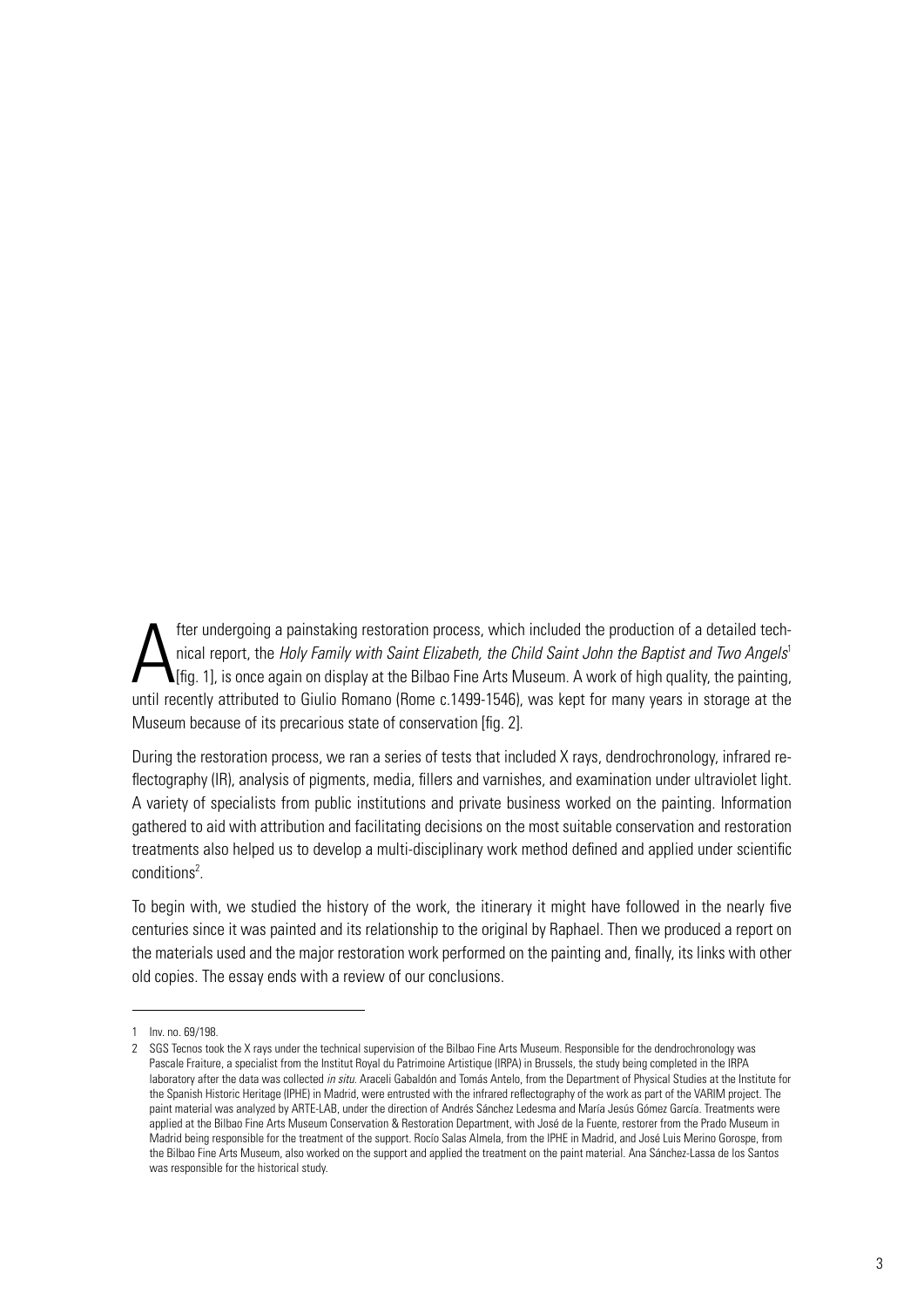

1. Anonymous Flemish *The Holy Family with Saint Elizabeth, the Child Saint John and Two Angels,* after 1518 Oil on oak panel, 197 x 143.7 cm Bilbao Fine Arts Museum Inv. no. 69/198 After restoration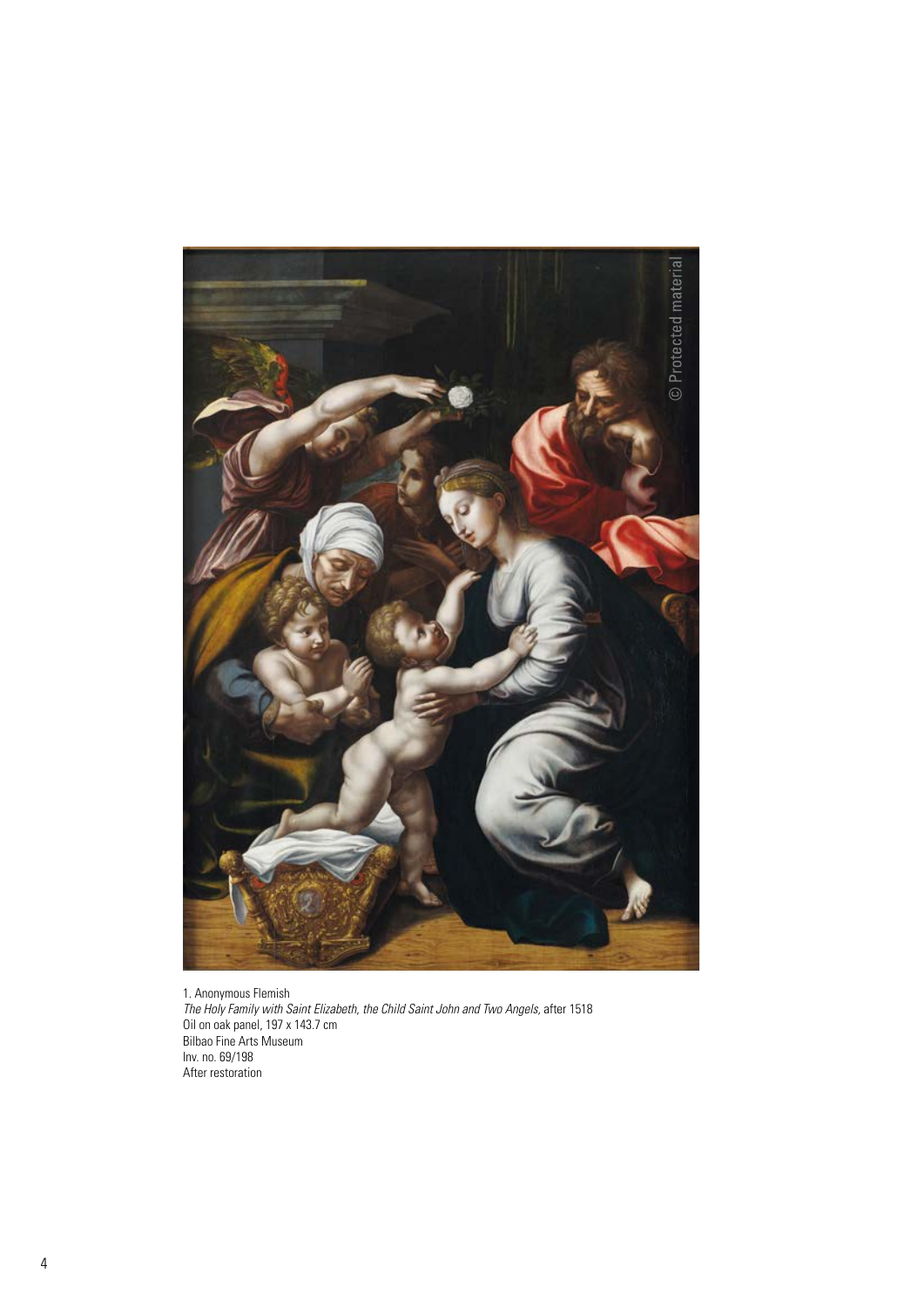

2. *The Holy Family with Saint Elizabeth, the Child Saint John and Two Angels, after 1518* Bilbao Fine Arts Museum Before restoration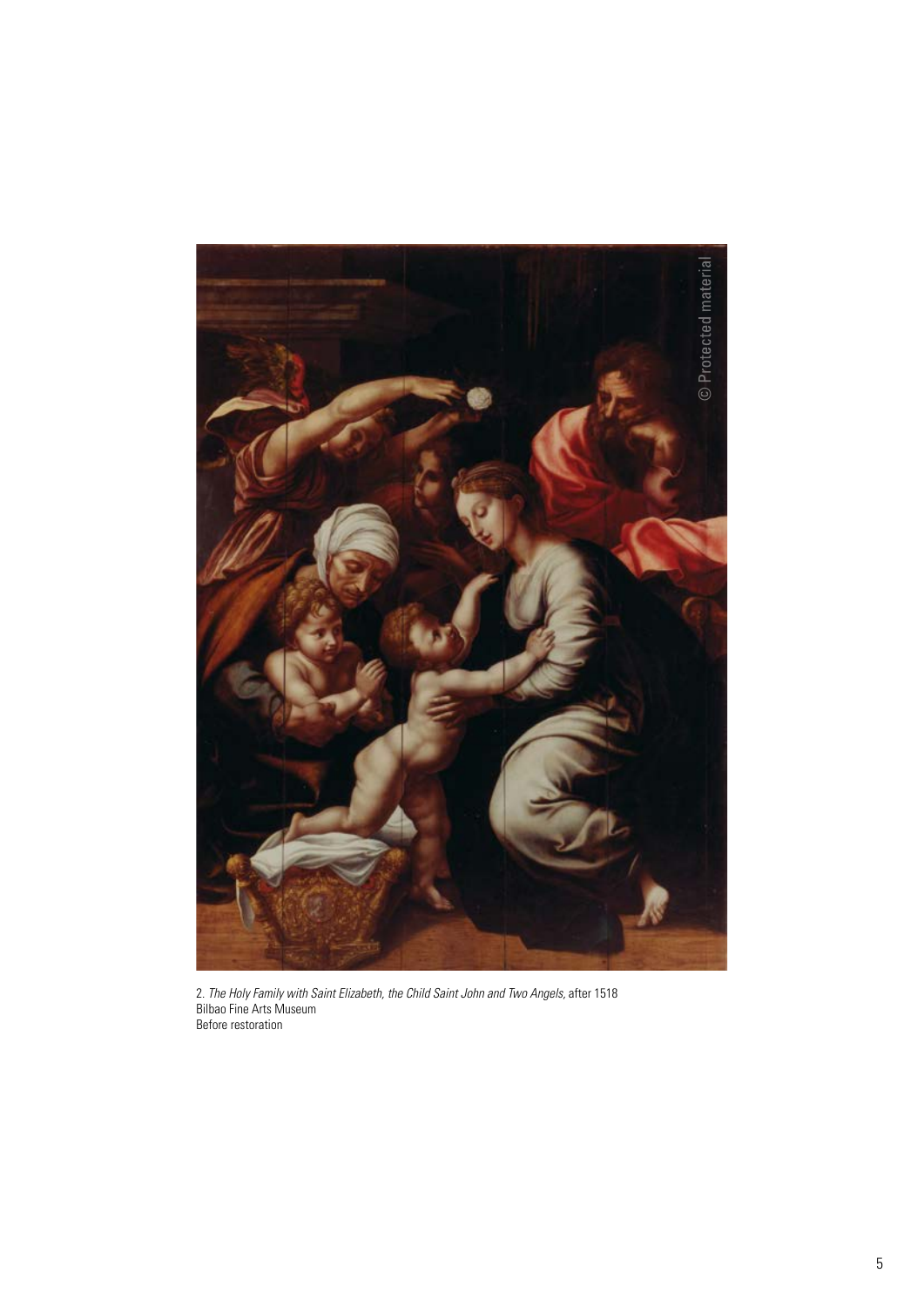# 1. An historical review. Original and copy

The painting is a copy, with a few variations (specified later), of the work by Raffaello Sanzio, Raphael, (Urbino, 1483-Rome, 1520) *The Holy Family with Saint Elizabeth, the Child Saint John the Baptist and Two*  Angels, better known as *The Holy Family of Francis I*, now in the Louvre [fig. 3]<sup>3</sup>. Raphael had settled in Rome in 1508 in answer to a summons from Pope Julius II to take charge of the decoration of the rooms in the Papal apartments. Ten years later, in 1518, he received the commission to paint *The Holy Family* from Pope Leo X and his nephew, Lorenzo II de Medici, duke of Urbino, to be offered as a gift to Claude, the Queen Consort of France, wife of Francis I<sup>4</sup>. Painted in just two months, April and May, it was delivered at the end of May and, although signed and dated by Raphael<sup>5</sup>, his assistants, particularly Giulio Romano, mentioned by Vasari, are considered to have done a lot of work on it  $^6$ . Raphael, despite his exceptional capacity for work, had a heavily manned workshop to deal with his rapidly increasing commitments. Together with this painting for the Queen of France, the Medici also commissioned a *Saint Michael, Archangel* (The Louvre) destined to be offered as a gift to Francis I. The importance of the commission, not to mention the sheer quality and beauty of both paintings, brought Raphael great fame. The letters exchanged on the subject of these paintings by Medici's agents, who visited the painter's workshop to check on progress, bear eloquent witness to this fact: "the figures shall be so beautiful and skilfully composed that they shall easily withstand criticism and bear comparison with any other figure"<sup>7</sup>.

As was customary practice at Raphael's Roman workshop, a number of sketches or preliminary drawings were made prior to the actual painting of the *Holy Family*. Four of these drawings survive, one held in the Louvre, *Young Woman with Her Arms out to a Child*, and two in the Uffizi, *Child* and *Study for a Virgin*  with the Child<sup>8</sup>. Raphael's authorship of these three drawings is by no means wholly accepted, as some researchers believe them to be the work of of Giulio Romano<sup>9</sup>. And, finally, the collection of the Bonnat Museum in Bayonne (France) includes the *Head of Saint Joseph* [fig. 4]<sup>10</sup>, a beautiful fragment of the preparatory card<sup>11</sup> for the figure of the saint. We know the painter retained the drawings and original cards he produced for his works and that, on his death, they were shared out amongst his disciples, Giulio Romano included<sup>12</sup>. These drawings and cards were used to make many copies—also on paper—which a number of artists took with them on their travels round Europe. Engravings of the paintings also helped to popularize them, the first such engraving known to us being the one attributed to Italian engraver Gian Giacomo Caraglio (1500-1570)<sup>13</sup>.

<sup>3</sup> Painted on poplar wood and transferred to the canvas support in 1777 by J. L. Hacquin, an operation that caused no little damage to the painting, as well as the loss of the original ground and, in consequence, of the preliminary or underlying drawing. Abundant retouches were lifted off when the work was restored in the 1980s. On this painting, Béguin 1984 and Paris 1993.

<sup>4</sup> The occasion was the marriage of Lorenzo and Madeleine de La Tour d'Auvergne, Francis I's niece, the intention being to reinforce the diplomatic alliance between the Medici—the Pope and his nephew—with the French crown. Cordellier/Py 1992, p. 253.

<sup>5 &</sup>quot;Raphael Urbinas Pingebat. MDXVIII Romae" is inscribed on the hem of the Virgin's robe. The inscription "Romae" is apocryphal.

<sup>6</sup> G. Vasari. "Vita di Giulio Romano", *Le Vite de' più eccellenti architetti, pittori et scultori italiani*, Florence, 1550. Other members of his workshop, such as Raffaellino del Colle, Polidoro da Caravaggio, Gian Francesco Penni and Giovanne da Udine, may also have worked on the painting. The latter may have done the flowers and the luxurious marble paving.

<sup>7 &</sup>quot;Saranno si belle e tanto bene adorne che reggeranno al martello e al paragone con qualcunche altra figura si sia". Letter of 27 March 1518 from Baldassare Turini in Rome to Goro Gheri in Florence. Shearman 2003, vol. 1, p. 343.

<sup>8</sup> Registered respectively under the following inventory numbers: Louvre, 3832 and Uffizi, 534E and 535E. Madrid 2005, pp. 116-125. 9 Madrid 2005, p. 124.

<sup>10</sup> Measuring 49.5 x 35.6 cm, the drawing is in black stone and wash on greyish brown-ochre paper. Bonnat Museum, inv. no. 1705.

<sup>11</sup> The term *cartone* referred to a drawing made on large sheets of paper and which could be transferred directly to the support: wall, panel or canvas.

<sup>12</sup> Some excellent copies survive by Giulio Romano of originals by Raphael, including the *Madonna with the Child*, in Wellington Museum, Apsley House, London, copy of *The Madonna of the Chair.* Young/Joannides 1995.

<sup>13</sup> Rome 1985, pp. 202-203.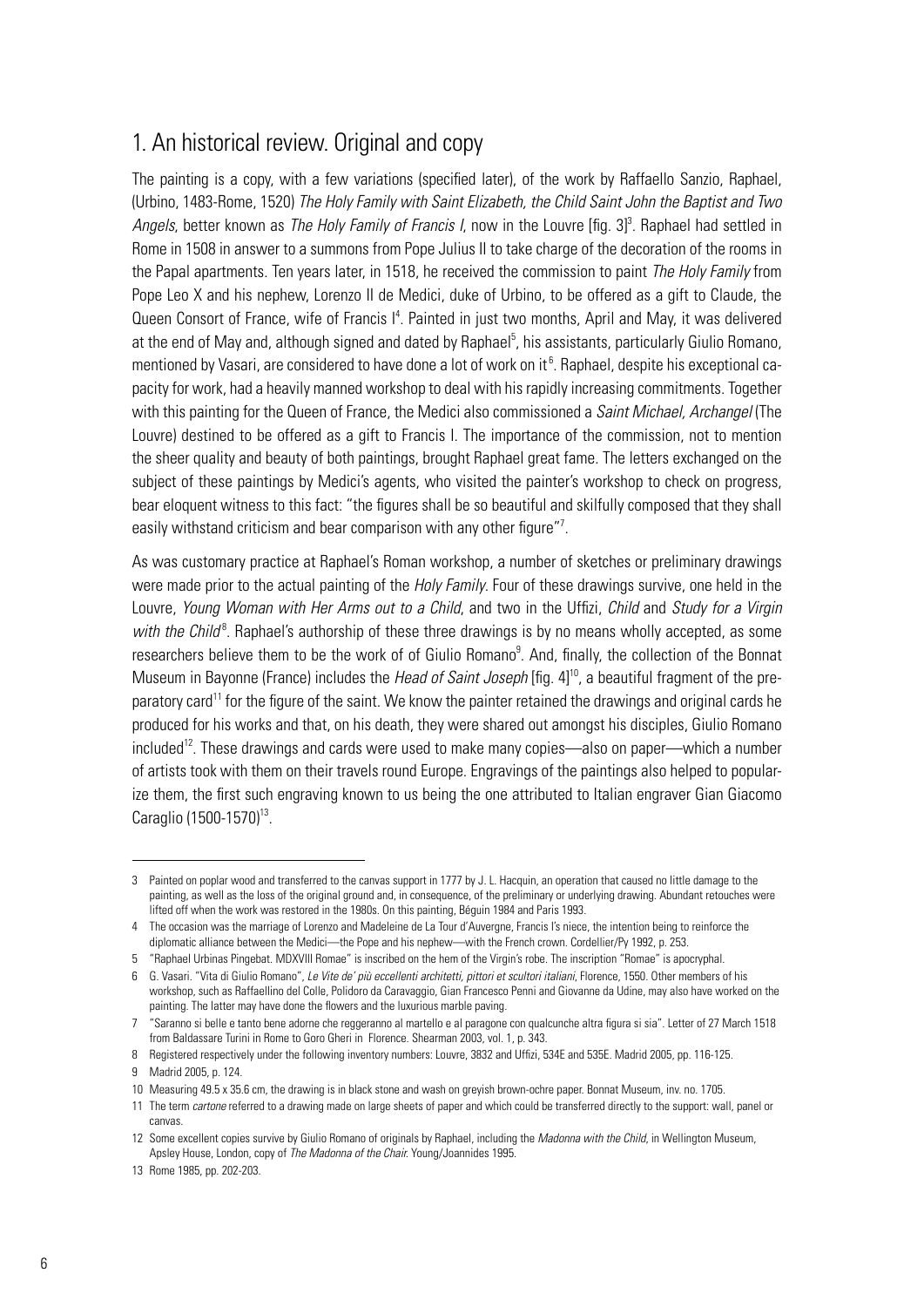

3. Rafael Sanzio (1483-1520) and workshop *The Holy Family of Francis I*, 1518 Oil on panel transferred to canvas, 207 x 140 cm Musée du Louvre, Paris Inv. no. 604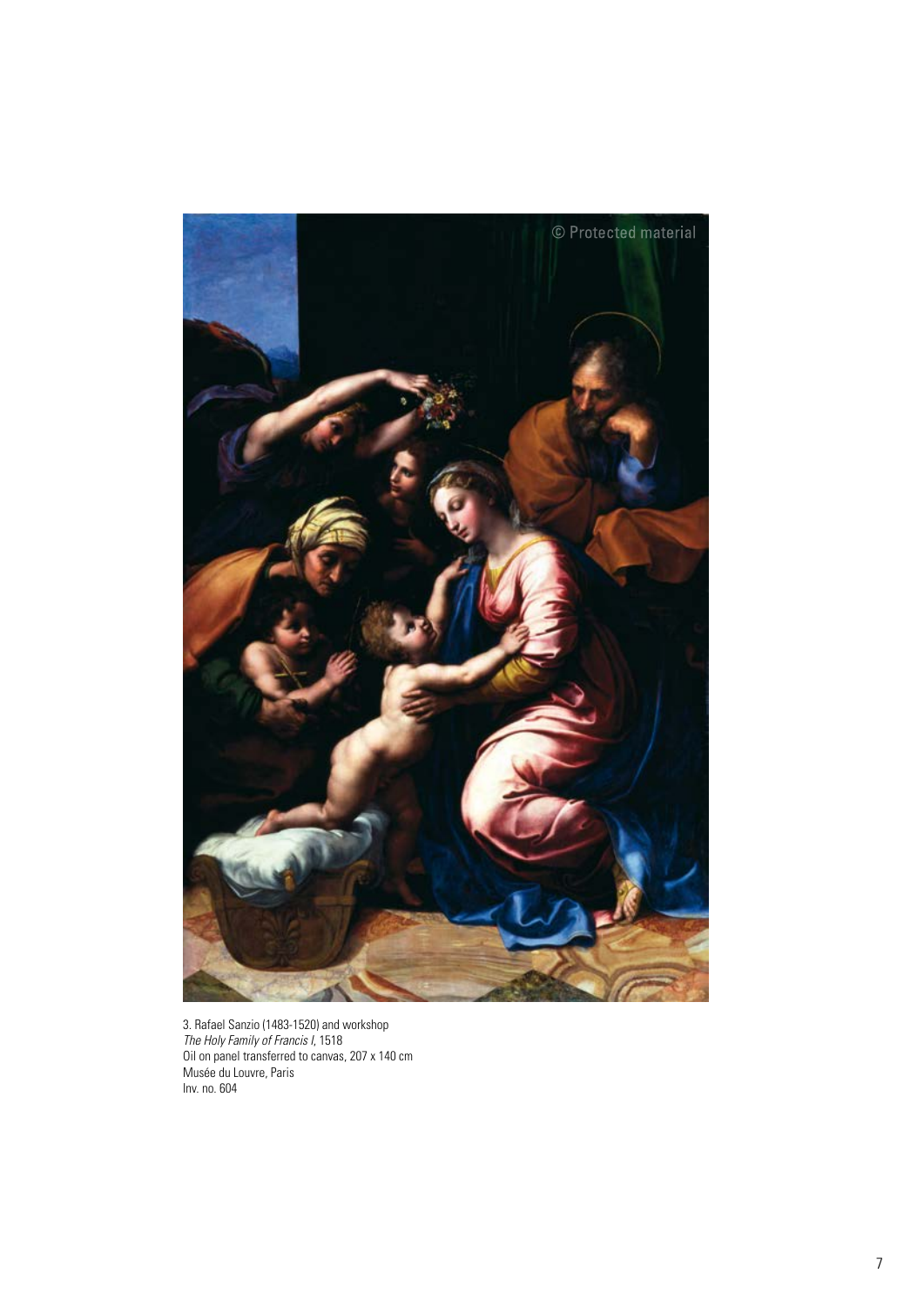

4. Rafael Sanzio (1483-1520) *Head of Saint Joseph* Blackstone and wash on paper, 49.5 x 35.6 cm Musée Bonnat, Bayonne, France Inv. no. 1705

The Bilbao Fine Arts Museum acquired the panel on the 10th of October 1913. Recorded as number 25 in the register book as the work of an anonymous artist, it came from the Santa Casa de Misericordia in Bilbao<sup>14</sup>, and in 1914 appears as a contribution from the City Council<sup>15</sup>. From a document dated 15th of February 1844, we know the painting was previously in the old convent of San Francisco in Bilbao, built in 1501, being abandoned by the Franciscans when the convent was destroyed in 1837 during the First Carlist War<sup>16</sup>. The document in question is a "List of paintings in the Museum of Paintings of the Province of Vizcaya", and the reference to the work goes as follows: "Another on Panel, good copy of Roman School, badly restored, seven feet long, and five and one inch wide, which shows the holy family from the convent of San Francisco"<sup>17</sup>. The measurements in feet and inches are roughly equivalent to 196 x 142 cm, so they fit our panel, which measures 197 x 143.7 cm. What we don't know, unfortunately, is how long the panel had been in the convent.

Before proceeding, one other possibility needs to be mentioned here. This painting may have been part of the important collection of the Marquis of Leganés<sup>18</sup>, as the inventory made on his death on the 6th of April 1655 includes the following description of a work: "a Md<sup>a</sup> with the child who holds him with her left hand, and Saint Elizabeth, Saint John and Saint Joseph and an angel who crowns him with a garland of flowers,

<sup>14</sup> Built as a provincial poorhouse by Antonio de Goicoechea, it was inaugurated in 1872 in the presence of the King, Amadeus I of Savoy.

<sup>15</sup> In the *Libro registro de obras y objetos de arte*. Museo de Bellas Artes de Bilbao-Bilboko Arte Eder Museoa, S.A., 1908-1990.

<sup>16</sup> P. Gil. *La Santa Casa de Misericordia de Bilbao*, p. 3 (unpublished document, courtesy of Antonio Barandiarán).

<sup>17</sup> The document is in Madrid's Royal Academy of Fine Arts of San Fernando, 54-5/2. It is signed by Antonio de la Escosura y Hevia, political chief of Vizcaya. Zugaza 1992, pp. 16, 28-30.

<sup>18</sup> Don Diego Mesía de Guzmán was named Marquis of Leganés by Philip IV in 1624. Nephew of the Conde-Duque de Olivares, he invested his huge fortune in the acquisition of works of art, eventually creating one of the most important collections of the 17th century, exceeding the monarch's own. López Navío 1962, pp. 264-265.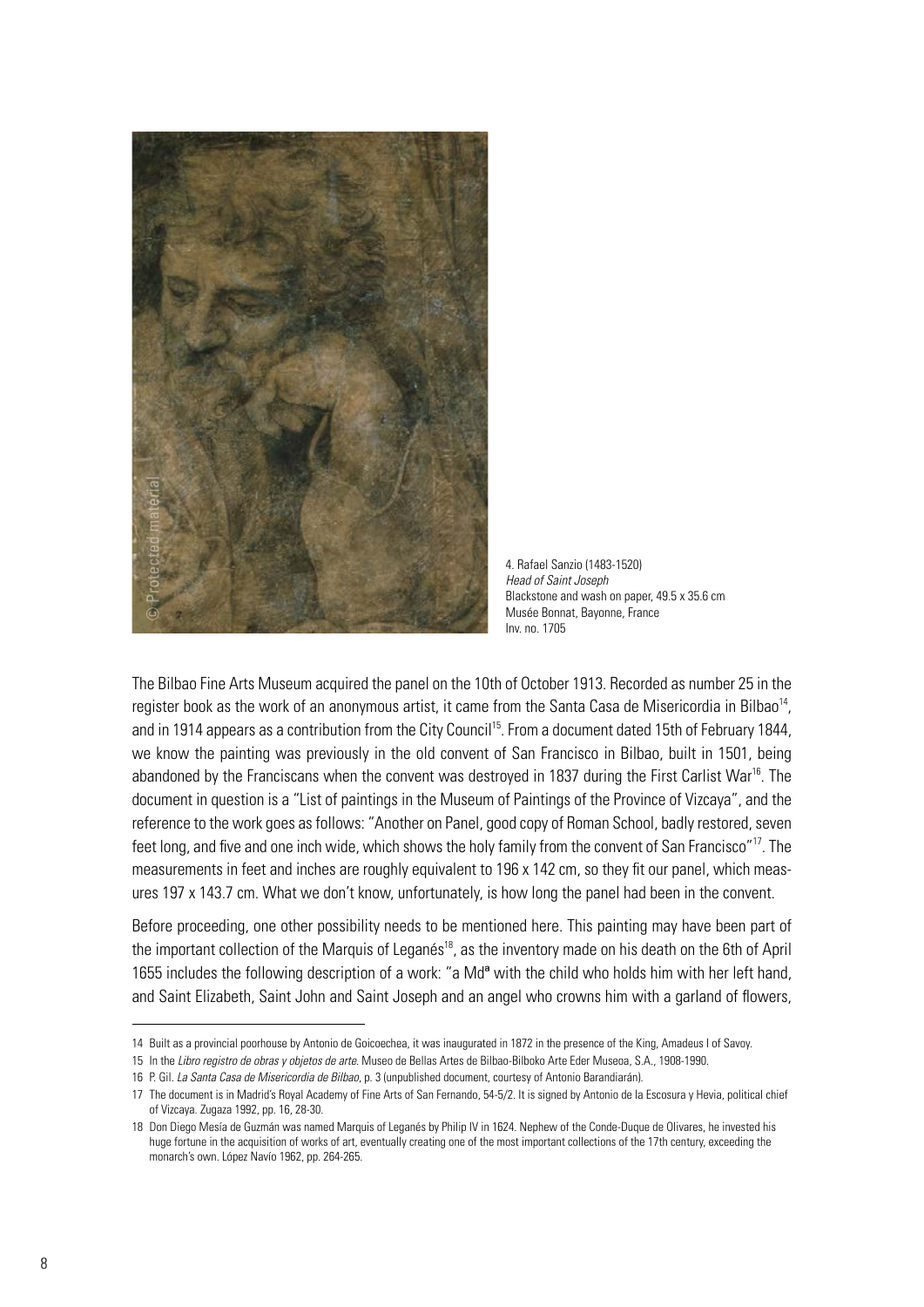ht. 2 and ? *b*. and of width a *bara* and 2/3, copy of *Raphael*, with its m., 1,200"19. Besides the description, the measures also correspond to this panel, as the Castilian *vara* was equivalent to 83.5 cm, which would make the measurements 208.5 x 144.5 cm, very close to those of the Museum panel. Further, it should be remembered that measurements included in the inventories of the time were approximate.

Of the published references to the painting in the 20th century, we may quote Antonio Plasencia, who in 1931 referred to it as "Copy with variations of Rafaello Sanzio" 20, or Gaya Nuño, who in 1955 titled it *Holy Conversation* and attributes the painting to "Julio Romano", this being the first time, to our knowledge, Romano figures as the author<sup>21</sup>. In his 1969 catalogue of the Museum, Crisanto Lasterra describes it as a copy of Raphael, "probably by his disciple Giulio Romano"22. With certain reservations, in 1978 Javier de Bengoechea also acknowledged the "authorship of Giulio Romano" as "possible"<sup>23</sup>.

The innovative composition Raphael came up with for the original, with the three members of the Holy Family forming a sharp diagonal, shows the Child about to leap from the cot to embrace His Mother, a position interpreted as a symbolic image of the Resurrection of Christ as he leaves the sepulchre<sup>24</sup>. To the left, Saint Elizabeth holds her son Saint John by the arms, while he joins his hands in a gesture of veneration directed towards his cousin. Behind is the vigorous figure of Saint Joseph, wrapped in an extraordinarily executed, brightly coloured red robe. Over the Madonna's head, an angel holds a white rose, while another, in the centre, crosses his hands on his chest.

A comparative study of the two works, the Louvre painting and the one in Bilbao, highlights the fidelity to the original of the museum copy. Both have similar measurements: Raphael's original measures 207 x 140 cm and the Bilbao painting 197 x 143.7 cm. Particularly striking is the almost exact coincidence of the drawing for the two works, a fact confirmed by superimposing them using transparencies made on a sheet of acetate.

Although the differences in execution and colouring are evident some differential elements deserve special mention. In both works, the scene takes place indoors, with the light entering from the left, and while in the Louvre version there is a window in the wall at the back, through which a mountainous landscape can be seen, the one in Bilbao takes place in a closed interior, giving the work a somewhat claustrophobic atmosphere. Dominating the scene is a large pilaster, possibly an allusion to the painter's knowledge of Serlio's architecture<sup>25</sup>. A sober wooden floor here replaces the luxurious marble paving of the original in the Louvre. In the work by Raphael, the angel on the left<sup>26</sup> holds a garland of flowers over the Madonna's head, in allusion to her virtues and the Passion<sup>27</sup>, while in the Bilbao work this has been substituted by a single white rose, a symbol of purity and, at the same time, of suffering. In the Bilbao panel, this angel's one visible wing is strikingly coloured, no doubt inspired by the plumage of some exotic bird. A pensive-looking Saint Joseph<sup>28</sup> looks older in the work in the Louvre, while the Bilbao panel shows him as a younger man in his prime, with abundant, uncombed locks;

<sup>19</sup> López Navío 1962, p. 315, no. 1108; Ruiz Manero 1996, vol. 1 *(Rafael y su escuela)*, pp. 81-82.

<sup>20</sup> Plasencia 1932, p. 27, no. 84.

<sup>21</sup> Gaya Nuño 1955, p. 162.

<sup>22</sup> Lasterra 1969, p. 92.

<sup>23</sup> Bengoechea 1978, pp. 194-195.

<sup>24</sup> Firestone 1943, pp. 43-62.

<sup>25</sup> Sebastian Serlio (Bolonia, 1475-Fontainebleau, c. 1554), architect, discipule of Peruzzi, studied the writings of Vetruvius and the monuments of the ancient world. His work, *Regole generali di Architettura*, published from 1537 on, was a major influence on contemporary artists.

<sup>26</sup> Raphael's drawing for this figure is in the Museum of the Condé de Chantilly and he repeated the figure in the *Banquet of the Gods at the Wedding of Love and Psyche*, in the loggia of the Villa Farnesina in Rome, for which he finished the decoration in 1519.

<sup>27</sup> Paris 1993, p. 47, notes that the crown is in fact an authentic Marian garland: jasmine, roses, a carnation and a daisy. The marigold, the wild rose and the cornflower allude to the Passion.

<sup>28</sup> Raphael's inspiration was the Heraclitus he painted in the *School of Athens* for the Vatican apartments (1509-1510).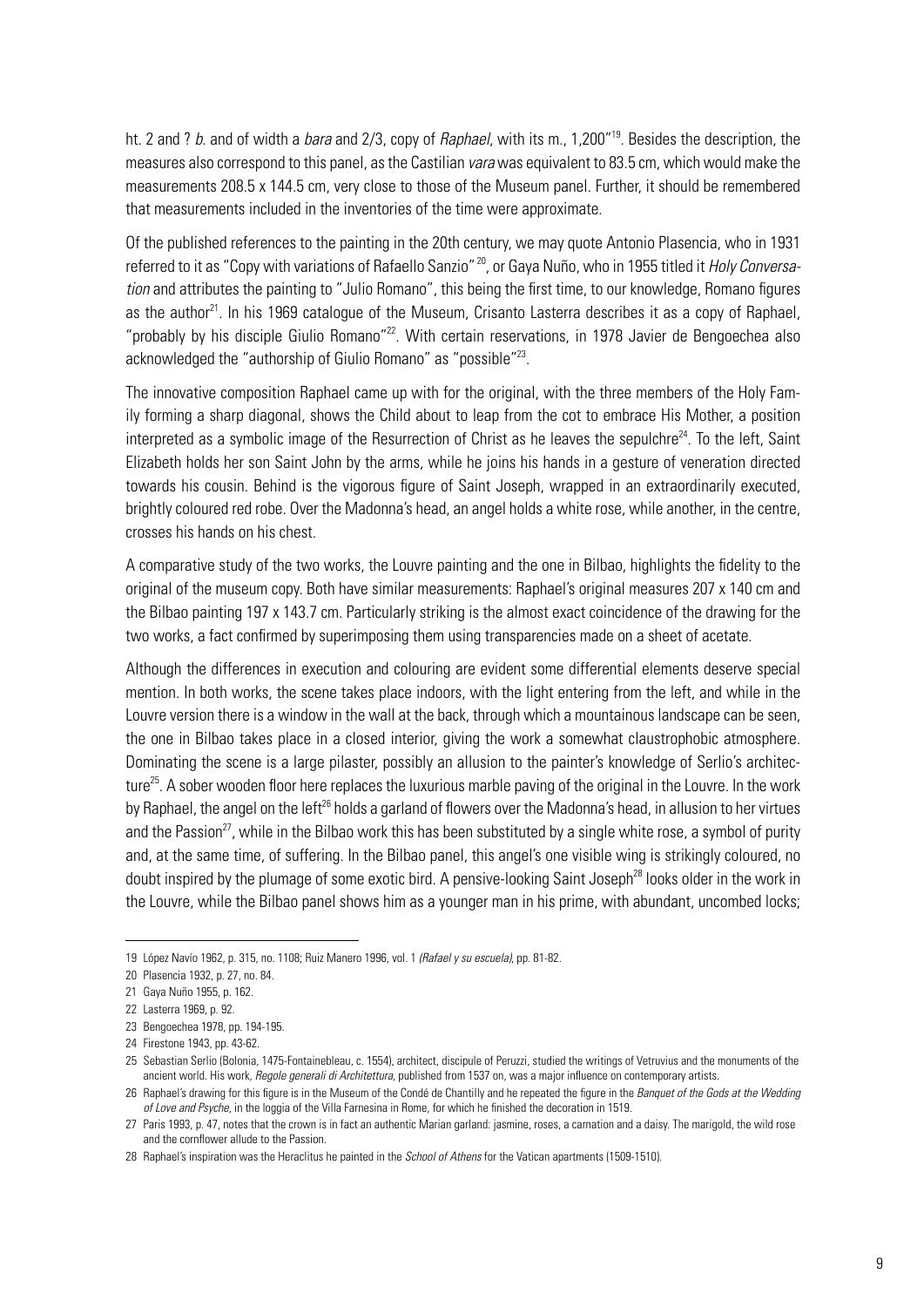curiously, this representation is more closely related to the drawing by Raphael in the Bonnat Museum than with the figure we see in the painting in the Louvre. At one point in our research, we were able to compare the two figures, Bonnat and Bilbao, superimposing a transparency with the drawing of the Saint —tracing directly on our panel on a sheet of acetate— on Raphael's preparatory drawing<sup>29</sup>.

In the Louvre painting, the cot from which the Child jumps is a simple wood affair, with just a carved cane for decoration. But the cot in the Bilbao panel is in fact what really distinguishes the painting, being absent from all the other known copies. The cot in the copy is richly decorated and makes a vivid contrast with the general sobriety of the rest of the scene [fig. 5]. The Child's cot is a delicate work of craftsmanship framed by two leg-type pieces that simulate bastons of authority. In the centre is a medallion-cameo with the image in profile of someone dressed as a Roman emperor, in a possible allusion to the supreme status of the work's principal character<sup>30</sup>; on either side are two barely perceptible figures that are hard to interpret. Besides the vegetable and plant features, pearls and precious and semi-precious stones decorate the cot: rubies, sapphires, aquamarine, amethysts, emeralds, rock crystal and, finally, what appear to be two poppies —symbol of Christ's Passion— carved in red and black coral on either side of the upper part. All of this is captured with a delicacy that contrasts sharply with the way the rest of the painting is executed.



5. *The Holy Family with Saint Elizabeth, the Child Saint John and Two Angels,* after 1518 Bilbao Fine Arts Museum Detail of cot

One question inevitably comes to mind when considering the painter's moves as he set about copying the original painting: what system did the artists of the time use to make such accurate copies? From a number of methods available, the author of the panel chose a system involving tracing with a stencil, which gave remarkable accuracy and was very popular during the Renaissance. Using a paper or card on which the lines of the composition were drawn, the artist made a series of perforations with a sharp object or a needle $31$ . The tracing was placed on the support after the ground had been applied, and carbon dust from burnt bones or wood contained in a small cloth bag was passed through the perforated holes. Although the dust might have been a reddish colour, in most cases it was black. The result was a succession of more or less neigh-

<sup>29</sup> Our grateful thanks to the Bonnat Museum for enabling us to study the drawing and superimpose the tracing.

<sup>30</sup> Isabel Mateo suggests this figure may possibly refer to the majesty of the Child God, who eventually wear a crown of thorns instead of a crown of laurel.

<sup>31</sup> On tracing methods, see Bambach 1999 and Hiller von Gaertringen 1999.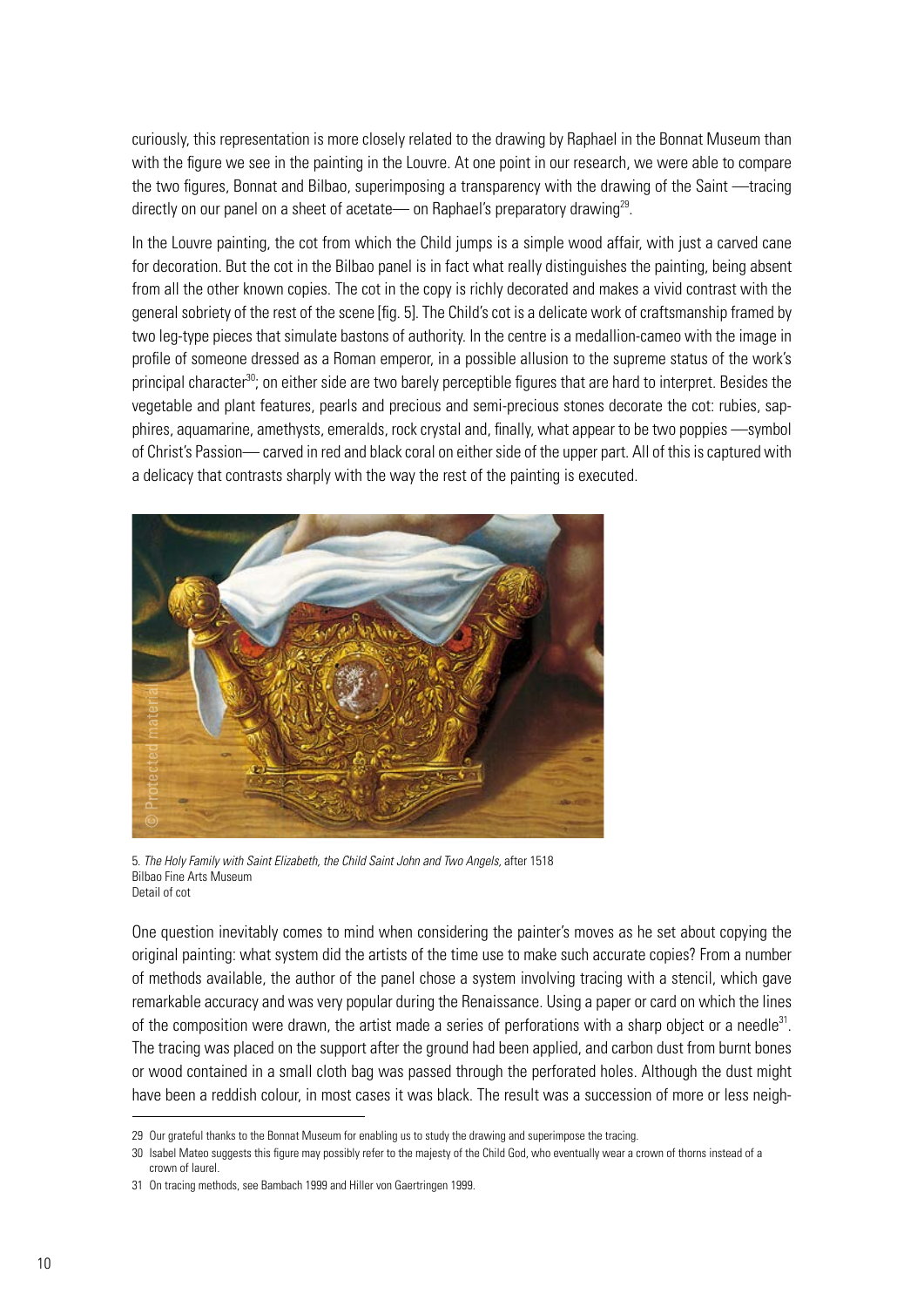

6. *The Holy Family with Saint Elizabeth, the child Saint John and two angels,* after 1518 Bilbao Fine Arts Museum Detail of cleaning process, with the stencil clearly visible in the Child's hand. Some old retouches are appreciable to the naked

eye because their colours have changed; after they were eliminated, a huge number of gaps came to light, as can be appreciated to the right of the image

7. *The Holy Family with Saint Elizabeth, the child Saint John and two angels,* after 1518 Bilbao Fine Arts Museum Detail of the hand of the Child in infrared reflectography clearly showing stencil dotting (Institute of Spanish Historical Heritage, Madrid)

bouring dots that marked the outlines of the drawing on the ground<sup>32</sup>. As we shall see in more detail later on, the analyses showed that charcoal was used to make the underlying stencil drawing on the Bilbao panel. In some zones, the small stencil dots are evident to the naked eye, as in Saint Elizabeth's headwear or the Child's right hand, owing to an effect of transparency in the paint layers [fig. 6]. But it was the spectacular result of the infrared reflectography<sup>33</sup> [fig. 10] that revealed the entire sequence of dots that made this extraordinarily accurate copy possible [fig. 7]. Some areas of the drawing, like the face of the Madonna, were reinforced afterwards with fine lines using some dry tool. The final result does not adapt to the projected preliminary drawing in all cases, as occurs with the cot, which was originally stencil drawn with bars; finally the artist painted the cot with remarkable virtuosity in an entirely different manner.

# 2. Description and studies on the painting technique

To begin with, special mention should be made of the high quality of the support [fig. 8], which was made with six panels joined vertically. The wood, even to the naked eye, is clearly oak, more usual in northern European schools; in Italy, where oak was very scarce and consequently very expensive, the poplar was used almost exclusively<sup>34</sup>. The dendrochronolgical study indicates that this oak came from the Baltic region, the wood from here being the most highly sought after for panel paintings<sup>35</sup>, as the poverty of the soils and the long, cold winters interspersed with short summers meant the trees developed slowly and uniformly, giving close, parallel growth rings with minimum sapwood and plenty of heart<sup>36</sup>. The choice of this type of wood,

<sup>32</sup> A fine layer of translucent oily primer was applied to the drawing to fix it, also acting as insulation to prevent the ground from absorbing too much medium from the paint layers.

<sup>33</sup> London 2002 and Madrid 2006.

<sup>34</sup> Uzielli/Casazza 1994, p. 85, quote percentages of the use of wood for pantings in a range of countries, with the poplar *(Pioppo)* being used in 90% of paintings in Italy and oak *(Quercia)* in 1.5%. Bomford... [et al.] 1995, p. 11, goes into some detail, noting that "... Italian paintings on panel, from the earliest surviving examples to the 17th century, almost always use poplar wood; either white poplar *(Populus alba L.)* or the poorer quality black poplar *(Populus nigra L.)*". Giulio Romano used poplar, for example, for his copy of Raphael's *Madonna* in Apsley House. Young/Joannides 1995, p. 734.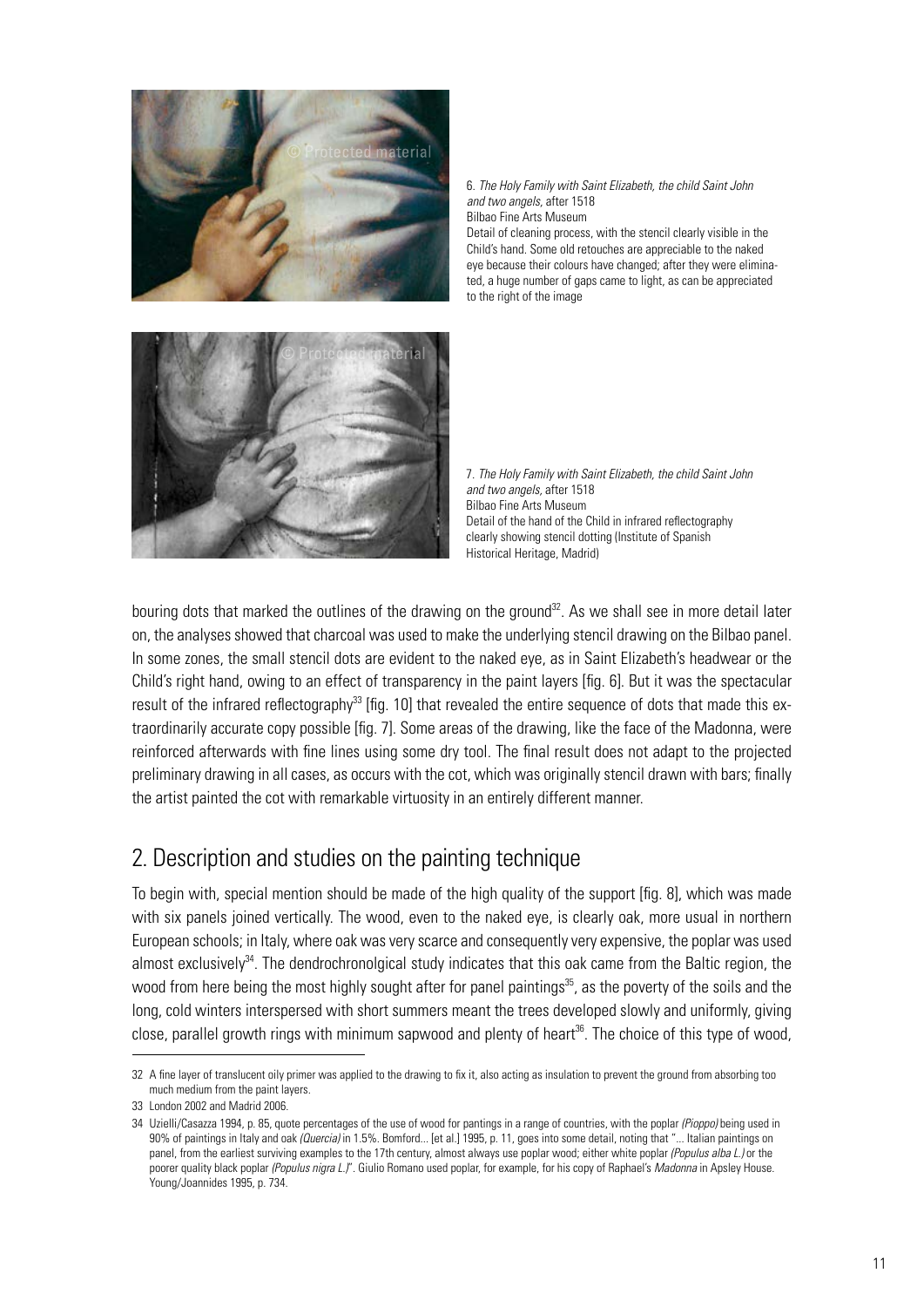

8. *The Holy Family with Saint Elizabeth, the Child Saint John and Two Angels,* after 1518 Bilbao Fine Arts Museum Back of painting before restoration



9. *The Holy Family with Saint Elizabeth, the Child Saint John and Two Angels,* after 1518 Bilbao Fine Arts Museum X-ray

the care with which it was treated and the size of the whole, which must have entailed a substantial increase in the cost of the raw material, suggests the work was a major commission. The study of the growth rings and their comparison with the known patterns, which is the method on which dendrochronology is based $37$ , enabled us to determine the date the wood used in the panels was cut. According to our results, the wood of the panels comes from different trees, only two of the six panels being from the same one; the trees involved were felled in 1427, 1425, 1420 and 1407<sup>38</sup> (see the schema of the constituent elements of the support, fig. 12).

The X-ray study of the work was particularly useful in understanding the way the actual support was made [fig. 9]. It follows the construction techniques for Flemish supports at all times<sup>39</sup>. The six panels used in the support were glued side by side, the joints being reinforced by seventeen pins inserted perpendicularly to the grain of the wood in special purpose-made holes. Also made from oak, the pins are between 6.5 and 7 cm long. Rather than performing a structural function, the pins provided a guide for joining the panels together, keeping them steady while they were glued. One unusual feature showing up clearly in the X ray are the

<sup>35</sup> The list of famous paintings on Baltic oak is almost endless and includes *The Garden of Earthly Delights* by Hieronymous Bosch, *The Three Graces* by Rubens and *Crossing the Styx* by Patinir to mention just three.

<sup>36</sup> Klein 1984.

<sup>37</sup> Deriving from classical Greek, the term is a compound of three words: *dendro* (tree), *krono* (time) and *logia* (treatise or study). So its translation would be: the study of the age of the tree.

<sup>38</sup> The sixth panel is very small and does not provide a sufficiently large sequence of rings to permit dating.

<sup>39</sup> Fletcher 1984*.*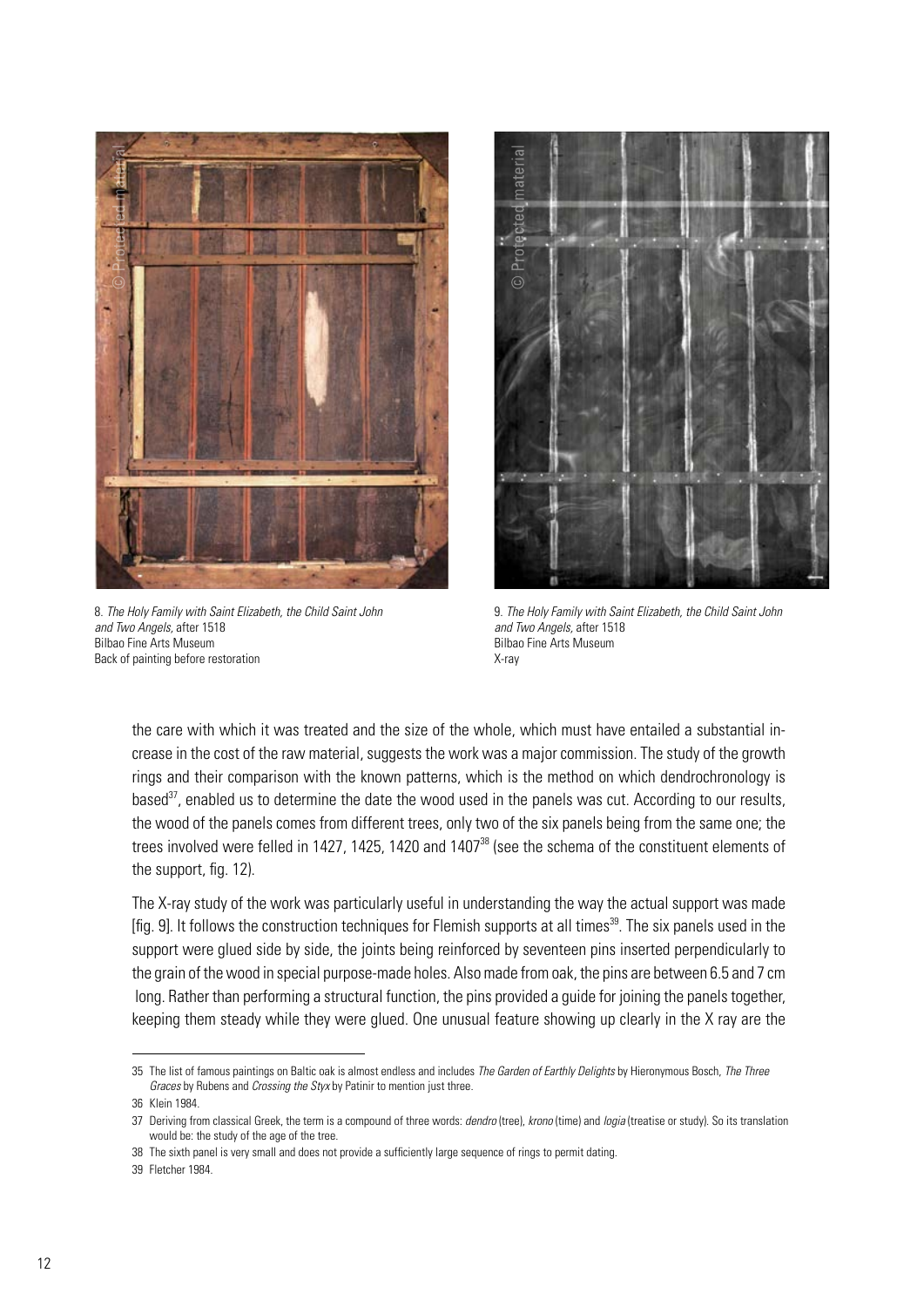

10. *The Holy Family with Saint Elizabeth, the Child Saint John and Two Angels,* after 1518 Bilbao Fine Arts Museum Infrared reflectography revealing the stencil preliminary drawing (Institute of Spanish Historical Heritage, Madrid)



11. *The Holy Family with Saint Elizabeth, the Child Saint John and Two Angels,* after 1518 Bilbao Fine Arts Museum Work seen under ultraviolet light. The yellow veil covering the painting marks the layers of aged varnishes, while non-original repainting and retouches can be distinguished by the dark colouring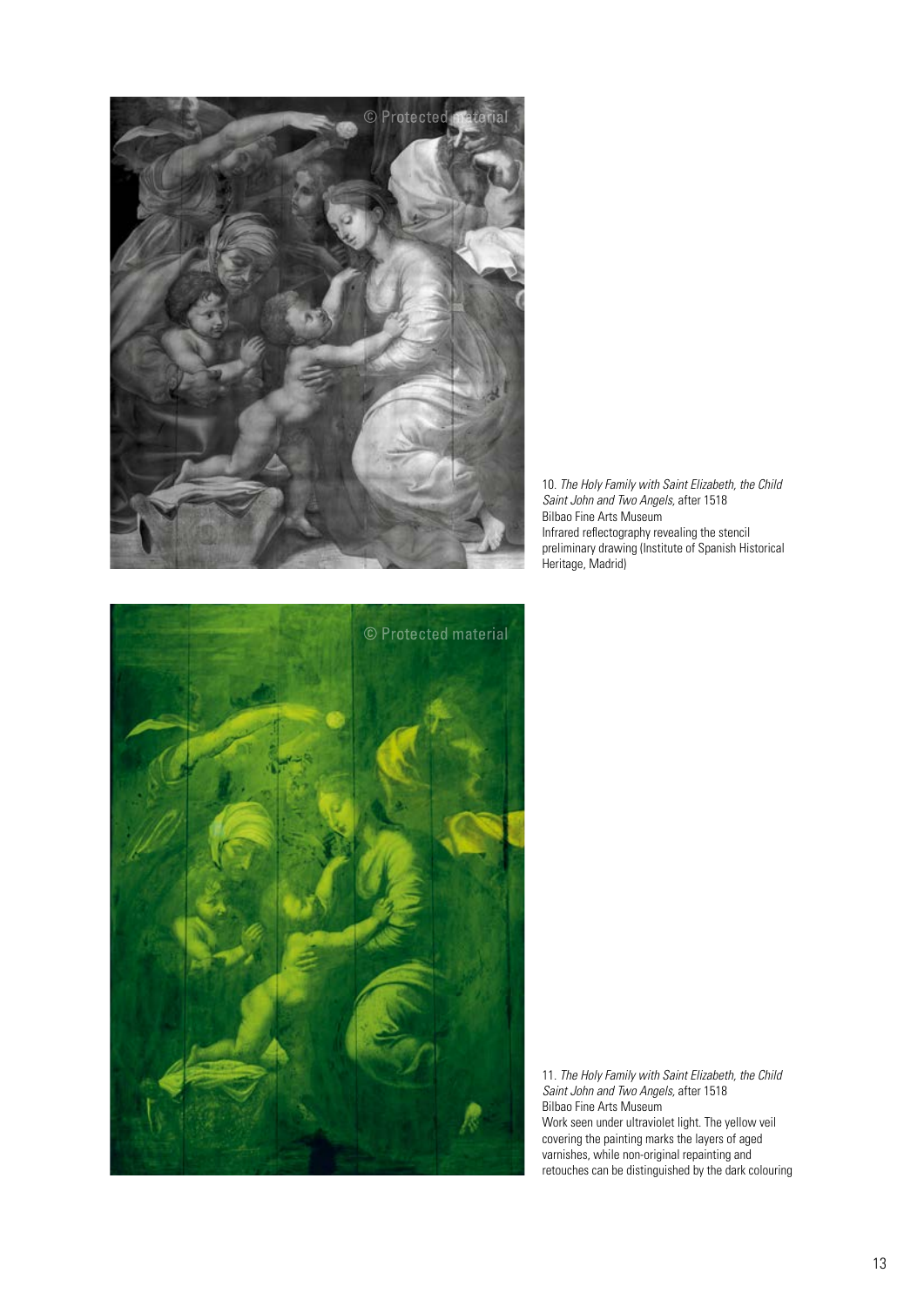

12. The Holy Family with Saint Elizabeth, the Child Saint John and Two Angels, after 1518 Bilbao Fine Arts Museum

Diagram of parts used in support (measurements in cm). In orange, location of pins inserted in panel joints, and in blue, empty pin holes. Green arrows indicate the direction of wood growth (Institut Royal du Patrimoine Artistique, Bruxelles)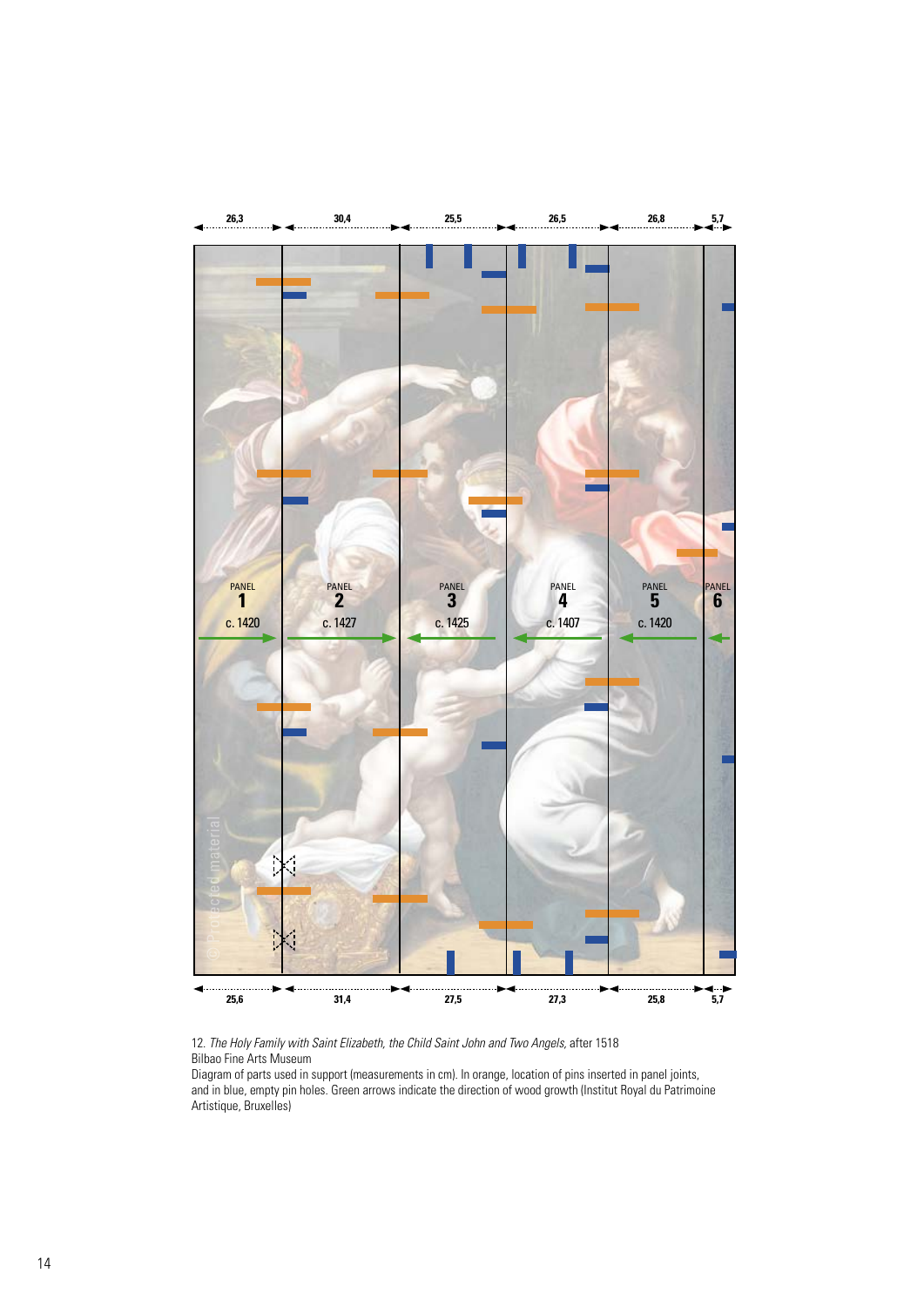holes for the pins, some still containing small fragments, that were not used in the actual construction of the support. Some are located on the support perimeter, on the upper, lower and right hand edges. Others are distinguishable, however, in the panel joint areas, and, odder still, the holes in each panel do not coincide with the analogous holes in the neighbouring panel. With no apparent use, it is difficult to see exactly what they are doing there, unless there was a change in arrangements when the panels were put together. It is also possible that the wood was being reused $40$ .

Another feature of the Flemish construction technique also found in this support is the wedge form each panel displays in cross section [fig. 19]. A number of experts attribute the phenomenon to an efficient longitudinal cutting system used to cut the tree trunk into radial-like segments, as a means of obtaining the largest possible number of high quality, radial-cut panels<sup>41</sup>. At some point in the distant past the backs of the uppermost parts of each "wedge" must have been planed down, this being clear to the naked eye in the lighter tones of the planed areas in comparison to the intact zones.

Stylistic considerations aside, the paint material was also treated according to the Flemish method<sup>42</sup>, Colours were applied in thin, translucent layers on a fine white homogeneous ground. Calcium carbonate was decisive in the ground in all samples<sup>43</sup>, which also contained coccoliths, minute calcareous bodies found in deep-sea ooze that only ever appear in grounds of Flemish origin. Glazes were also detected in the superimposed layers constructing some colours, such as the green of the curtain, or the red of Saint Joseph's robe<sup>44</sup>. These glazes were produced with clean, clear colours, feeding off the luminosity of the backgrounds, the shadier areas being reinforced with more colour-charged touches. Analysis<sup>45</sup> extended appreciations reached with the naked eye [figs. 13, 14 and 15]. Pigments identified were lead white and calcium carbonate<sup>46</sup> for the whites, azurite for the blue, lead-tin yellow, red and orangey earths comprising iron oxides, vermilion and madder lake, a lake based on copper and charcoal black pigments<sup>47</sup>. A drying oil was used as medium, this being linseed oil, the most popular in oil painting. As we shall see later, the varnish analyzed, a triterpene resin, was from a much earlier restoration; the resin is the sort known as "soft", like mastic and dammar, in a mixture with beeswax.

As noted above, reflectography revealed the excellent preliminary drawing done in stencil, and which is appreciable to the naked eye thanks to the transparency of the paint layers in some zones. Analysis revealed that charcoal black had been used. With the drawing finished, an insulation layer of lead-white and charcoal primer (present in all the samples analyzed) was applied generally.

<sup>40</sup> The new restructuring may have been due to deterioration caused by the wood-eating insects that weakened some of the panels.

<sup>41</sup> Marette 1961 and Wadum 1997.

<sup>42</sup> References to Flemish painting techniques. See Gómez González 2003*.*

<sup>43</sup> Dried calcium sulfate, i.e. gypsum, appears in the grounds—normally thick layers—used for Spanish and Italian panels of this period. There is virtually no limit to the number of references on the subject. For Spanish grounds, Gómez González 1998, p. 27; for Italian grounds, Bomford... [et al.] 1995, p. 17.

<sup>44</sup> Madder lake was used for the glaze in Saint Joseph's robe and copper-pigment green lake for the curtain.

<sup>45</sup> For the materials study Arte-Lab used micro-sample studies by optical microscope under incident and transmitted light, selective staining and micro-chemical tests, optical fluorescence microscopy, Fourier transform infrared spectroscopy (FTIR), gas chromatography–mass spectrometry (GC-MS) and scanning electron microscopy–energy-dispersive X-ray micro-analysis (EDXS-SEM).

<sup>46</sup> In a very low proportion. Possibly an impurity contained in the lead white.

<sup>47</sup> A number of manuals on the chemistry and behaviour of these pigments are available. See, for example, Gómez González 1998, pp. 51 and ff.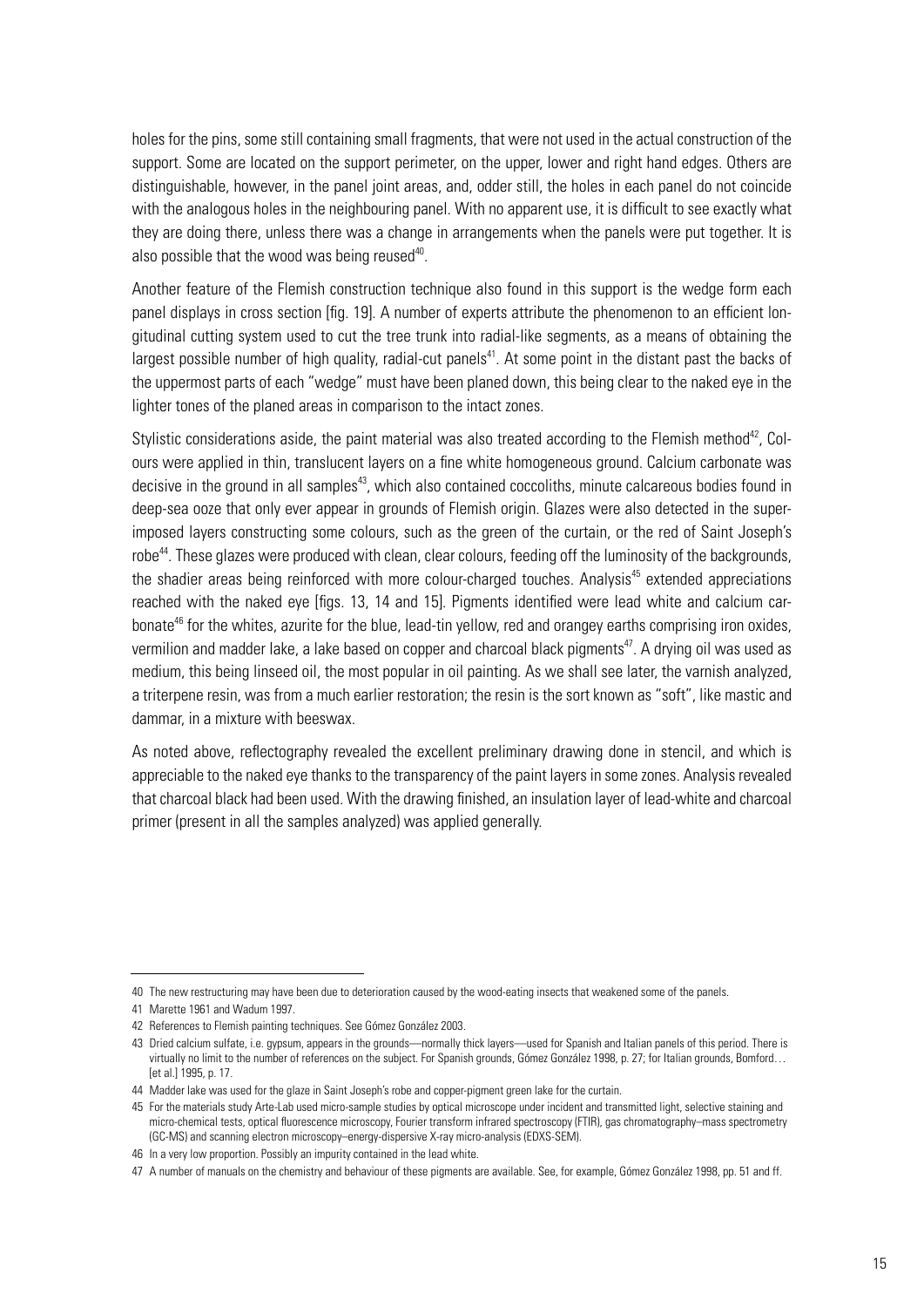

13. *The Holy Family with Saint Elizabeth, the Child Saint John and Two Angels,* after 1518

Bilbao Fine Arts Museum

- Cross-section of the red of Saint Joseph's robe
- 1. Ground of calcium carbonate and animal glue
- 2. Lead white and low-proportion charcoal primer
- 3. Layer of red paint comprising vermilion, red earth, calcium carbonate and lead white

4. Glaze of red lake with lead white and calcium carbonate in low proportion

5. Varnish of triterpene resin and beeswax in low proportion



14. *The Holy Family with Saint Elizabeth, the Child Saint John and Two Angels,* after 1518

Bilbao Fine Arts Museum

Cross-section of the red of Saint Joseph's robe under ultraviolet light. The layer between the red lake glaze and the varnish corresponds to an animal glue applied in an early restoration



15. *The Holy Family with Saint Elizabeth, the Child Saint John and Two Angels,* after 1518 Bilbao Fine Arts Museum

- Cross-section of the curtain green
- 
- 1. Ground of calcium carbonate and animal glue 2. Lead white and low-proportion charcoal primer
- 3. Paint layer of azurite, lead white and calcium carbonate
- 4. Copper pigment-based green lake
- 
- 5. Varnish of triterpene resin and beeswax in low proportion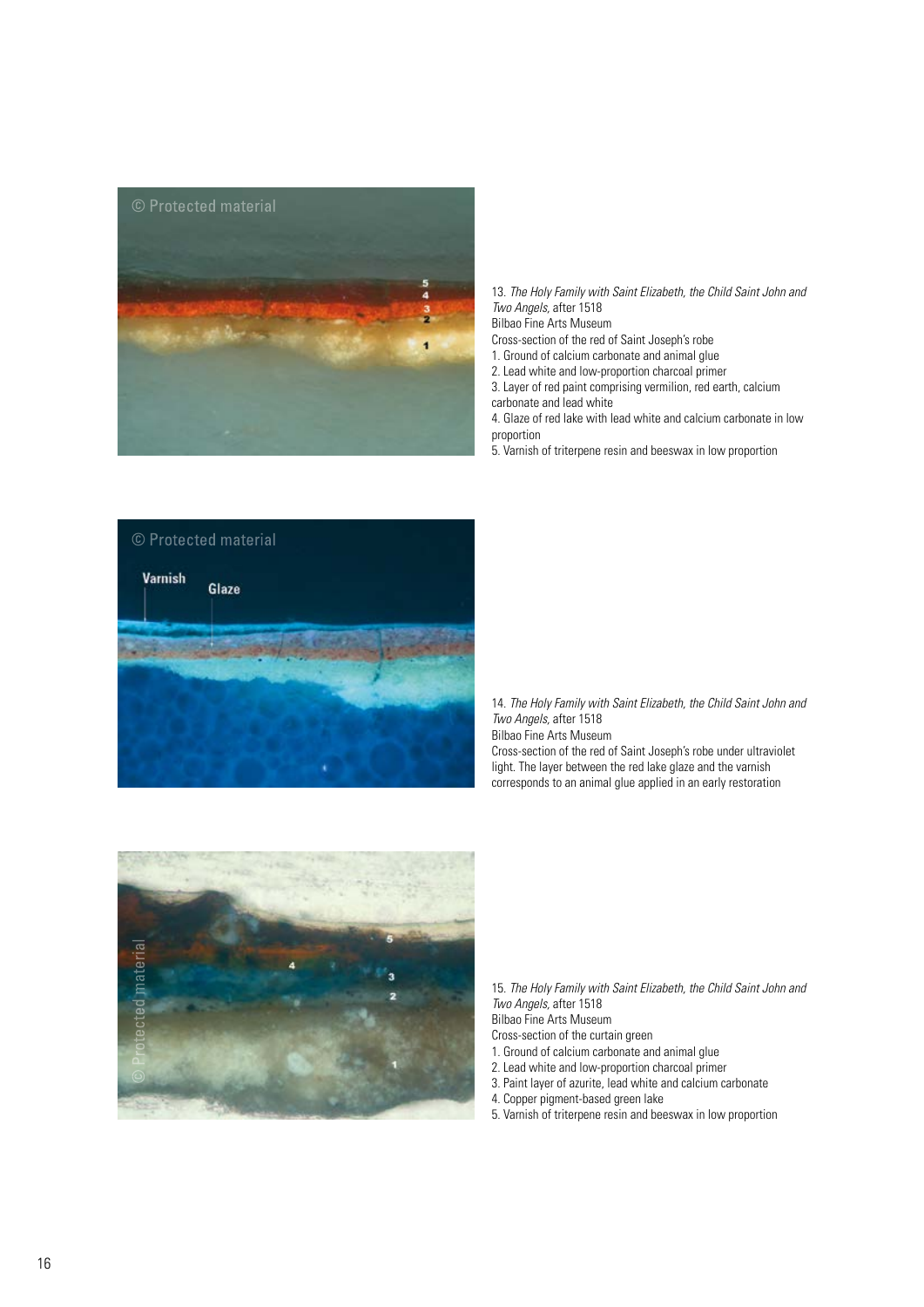# 3. State of conservation

In the first place, this work underwent earlier restorations or repairs that account for some of the elements or additions we encountered. Records exist of one previous intervention, by Gonzalo Perales in 1968, restorer at the Prado in Madrid, although there is no record of the extent of the work he did.

To the naked eye, the painting had five clean vertical sections coinciding with the panel joins, separated by a distance of up to 2 mm. On the back [figs. 8 and 12] and perpendicular to the panel joints, it had four wooden crosspieces that had been glued and screwed in position, plus another piece of wood reinforcing the joint of the narrowest panel. Some small nails were also crossed from the head of each panel towards the opposing one. The crosspiece surfaces were machine-made or -finished, the nails and screws clearly industrial and were fixed from the back, all of which pointed up the fact that they were modern additions. Two of the crosspieces were also inlaid in the support in incisions made for the purpose. We quickly discarded the possibility that these incisions had held earlier, original crosspieces, as they are not in the shape of the dovetail, i.e. they didn't widen towards the interior of the support, and are roughly done, which doesn't fit well with the care taken over the construction of the support in general. In any case, Flemish supports, even ones of this size, were never reinforced with crosspieces, the frame being responsible for giving the support stability. The frame was fixed by a perimeter groove into which it was inlaid, giving it sufficient rigidity in the plane for correct handling and subsequent work. Other undoubted additions were two wooden bows or double dovetails inlaid against the grain in the joint in the lower zones between the first and second panels. Although this type of reinforcement for wooden structures has been used since ancient times, it often did more harm than it prevented, as against-the-grain wood impedes the natural movement of the support in adjacent areas, which, over time, provokes cracks in the zones of contact between the support and the end of the bow<sup>48</sup>.

With all these pieces fixed on the original panel, the dilation and contraction of the panel had generated internal pressures that, ultimately, were released by causing cracks in the weakest areas of the support, i.e. in the panel joints. As the panels were "freed" and with the passing of time, they continued moving independently, causing irregularities and bends that eventually gave the surface of the work a wavy look. Apart from the structural damage, these cracks, irregularities, and warpings of the support had a substantial effect on the aesthetic aspect of the work.

Except at isolated points, basically in the robe of the angel on the left of the composition, the paint was correctly fixed to the support, with only tiny, unimportant gaps. The biggest problem was caused by some patchy, over-energetic cleaning done in the earlier restorations, which affected the surface glazes and finishes. This was particularly appreciable in the darker areas of the neck and face of the main characters, where the depth of the shadows and volume of modelling had been to a certain extent lost, above all, in the angel with his hands crossed on his chest.

Under ultraviolet light [fig. 11] we were able to locate and identify quite clearly many retouches and repaintings of different sizes, some appreciable to the naked eye through having changed the colour [fig. 6]. By combining this inspection with X rays and even with infrared reflectography, techniques that reveal the structure of the deep layers of the paint material, we were able to distinguish between retouches designed to reconstruct complete losses of paint layer and the ones performed to cover more superficial wear and tear. At the joint of the two panels on the right, a wax filler was applied and a large area was repainted to cover up the panel irregularities, which had for a long time hidden part of the original painting.

<sup>48</sup> There are many examples, including *La Anunciación* by Lorenzo de Mónaco in the Church of the Holy Trinity in Florence, Sánchez Coello's *Saint Sebastian between Saint Francis and Saint Bernard* and Roger Van der Weyden's *The Descent from the Cross*.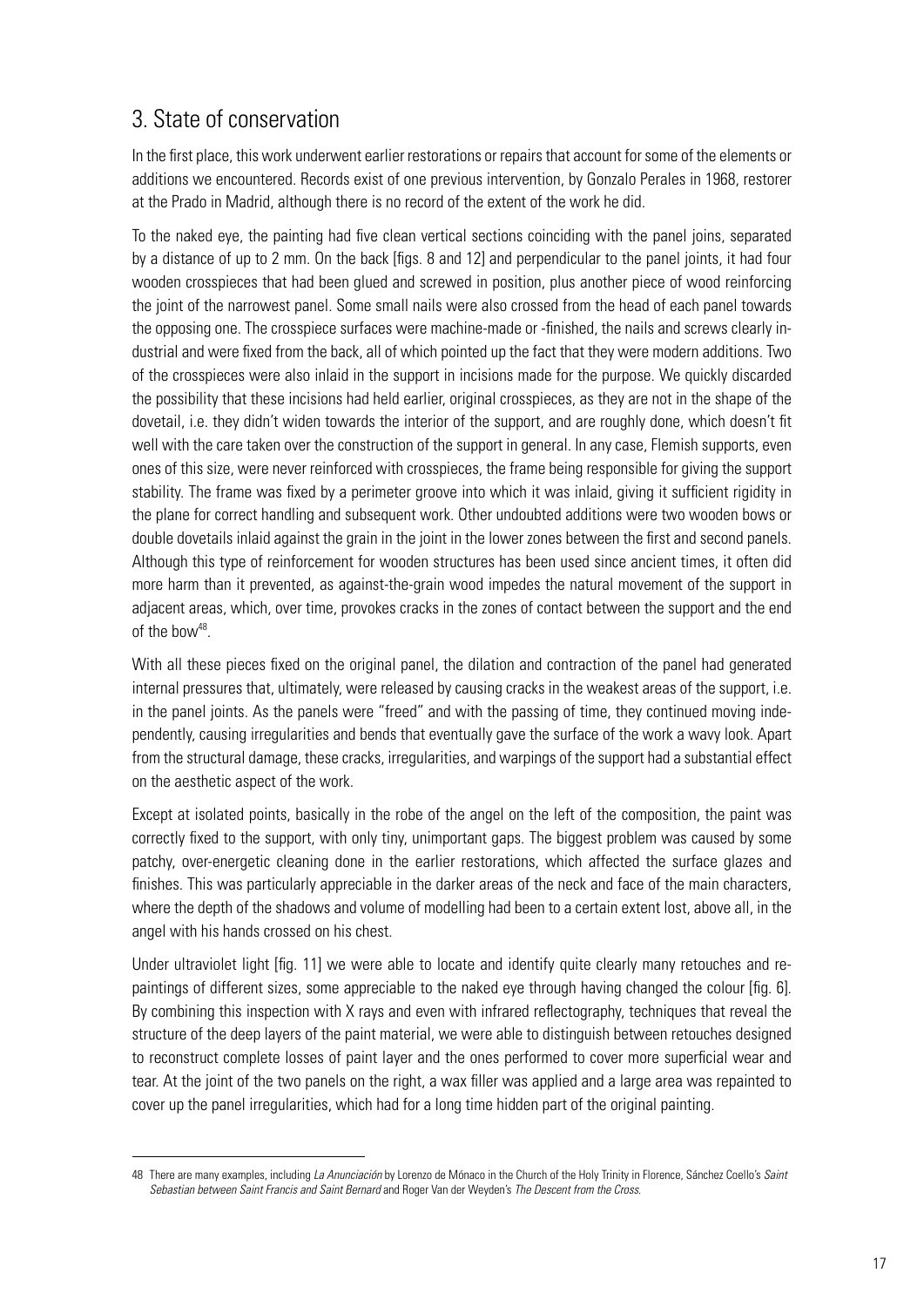Ultraviolet light also revealed the state of conservation of the layer of varnish. As noted above, the varnish consisted of a triterpene resin mixed with beeswax, and was the result of a previous restoration, since, as the stratigraphic inspection shows [fig. 14], there were remains of animal glue between that layer and the painting, usually the effect of a colour fixing process. The thickness of the varnish varied, the layer being thicker in the backgrounds and zones of shadow, and very fine in the whites, flesh tones and the lighter cloths, owing to earlier cleaning processes<sup>49</sup>. High fluorescence under ultraviolet light indicated advanced oxidization, which, to the naked eye, resulted in a generally yellowish, slightly opaque look. Finally, we found dust deposits and particles adhering to the fresh varnish all over the surface, different types of stains, insect droppings and a layer of dirt and environmental pollution accumulated over the years. The layers of decaying varnish and dirt hid the colouring, and impoverished the modelling by attenuating the effects of the chiaroscuro and three-dimensionality, all of which substantially tarnished the experience of viewing the work.

# 4. Treatments

Before beginning our work, we took general and detailed photographs of the work in its current state, front and back, under direct and raking light. During conservation and restoration work, all stages of each process were photographed, with every effort being made to get the settings to match.

As we said at the beginning, besides revealing the structure of the work and the painting techniques used, these technical studies also guided us in the choice and implementation of each treatment. For example, the X rays, taken prior to any work on the support, broadened our knowledge of the internal structure of the wood, of its joints and pins, and the degree of cohesion between each element. They also helped us to pinpoint the size and location of faults in the paint before beginning cleaning and retouch elimination procedures, the scope of which we controlled with the aid of ultraviolet light. Fillers, pigments, media and varnishes were also analyzed and identified prior to cleaning, as accurate knowledge of the composition of the layers needing treatment is vital for selecting the most suitable solvents and cleaning procedures.

Let's look now at the phases of the treatment.

# a) Separating the frame

Joined only by four points fixed to the panel, the frame was so weakly attached that removing it brought no change in the stability of the work's structure. The superimposed lower crosspiece was removed as its ends also helped to hold the frame.

# b) Local colour fixing

Lifted colour had to be fixed in a few small areas. Rabbit skin glue in a 10% dilution was used as adhesive; the surface, protected with Japan paper, was treated with a thermal spatula $50$ .

### c) Cleaning

Tri-ammonium citrate<sup>51</sup> in a 5% dilution was applied to remove the surface layer of dust, dirt and environmental contamination. Next the old stucco wax, which hid the level between the two right-side panels and

<sup>49</sup> These were more intense in the clearer colours, this being standard practice in early restorations as a way of "bringing out the lights."

<sup>50</sup> This device consists of a tiny plate enabling the controlled application of heat and pressure on the paint layer.

<sup>51</sup> Tribasic citrate of ammonium (C6H17N3O7) is an ammonium salt totally soluble in water. In solvents in 5% or less distilled water it has pH 7, i.e neutral, which means the drying oils in the paint layers do not hydrolyze, their level of action being 5.5 and 8.5. It is used for surface cleaning and the elimination of certain salts (chelating agent) and is rinsed after application with distilled water. For a basic survey providing further information on this and other solvents discussed below, see Torraca 1981.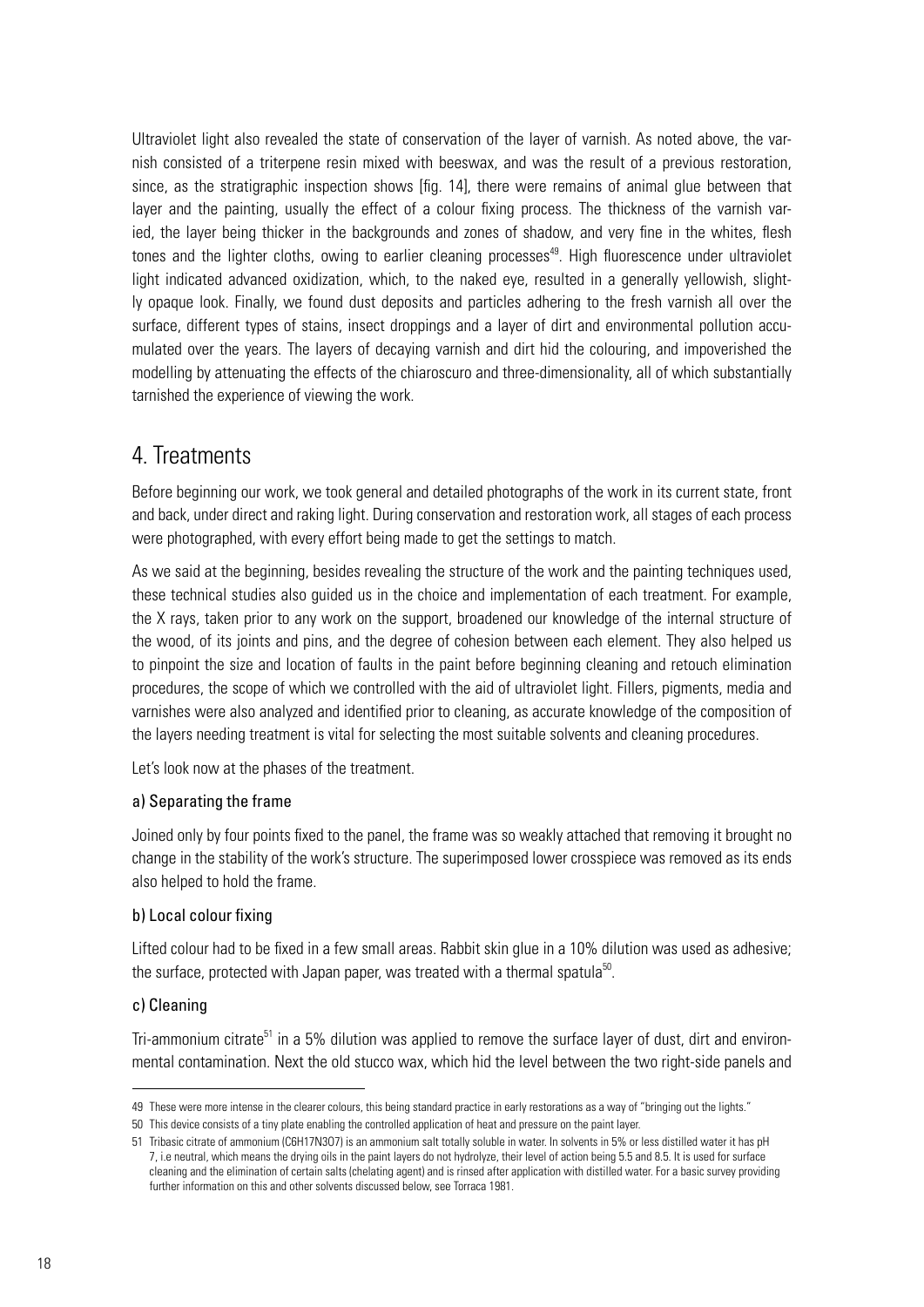some of the original painting, was eliminated. This was easily removed with a scalpel after being softened by a mixture of ethanol at 25% in *White Spirit* 52.

A standard protocol was used to work on the layer of varnish and eliminate retouches, the solubility trials beginning with weak, highly volatile blends of solvents. For instance, the 25% mix of ethanol in *White Spirit*, used to remove the stucco wax, was too weak and only managed to eliminate surface dirt in the same degree as with the citrate solution. By increasing the proportion of ethanol to 50%, we removed the varnish, but it was held to be too high a proportion for some lakes in the paint layer. It also acted very slowly, meaning the cleaner had to continue with the solvent for too long. Finally we chose a mixture of Cellosolve<sup>53</sup> at 25% in xylene<sup>54</sup>, a controllable medium that dissolved the varnish layer clearly and quickly without acting on the underlying layer of oil paint, and without "blanched" after the solvents had evaporated. Some accumulations of darkened varnish in the crackling were removed with the help of a scalpel after being softened up by the solvent [fig. 6].

After the varnish had been cleaned off, retouches and repaints stood out more clearly, as their colours had changed tone with respect to the original. There were in fact two different types, one of which was easily eliminated with the same mix used for the varnish, the other being tougher, being only slightly softened. Although several stronger solvents applied with small sprinklers were tested to get the tougher retouches and repaints off, no satisfactory mix was found. Removal was only possible with a scalpel when dry, with magnifying lenses to facilitate what was a very delicate operation. The same technique was used to remove insect droppings and a range of other stains.

### d) Treating the support

Our aim was to stabilize the support and correct the vertical cracks dividing the painting. First, we took off the bars fixed to the back. Once the screws were loosened, we found the bars were stuck hard to the support, which meant using gouges to work them down to the support. The bows set against the grain at the joint of the first and second panels were removed in the same way. We also extracted the nails crossed from the head of each panel towards its opposite. With that done, the support's six panels separated easily as they were still joined by remnants of glue at only a few points [fig. 16]. The glue deposits at the panel edges were removed with *Laponite*55. Mixed with water, Laponite forms a gel that softens animal-based glues without affecting the original support, leaving the joints clean for correct joining.

Next we had to consolidate and stabilize the actual support itself, for which we had first to choose the right adhesive. Uniting two totally separate but perfectly matching panels is no problem, as the amounts of adhesive remaining between the pieces will be too small to affect the mobility and stability of the support. Unfortunately, this happens very rarely. In the present work, the joints were separated because shrinkage with time, or possibly successive re-glueings, had caused the wood to withdraw. In this case water-based, natural or synthetic glues (e.g. an animal glue, PVA and the like) are not suitable, as they don't have fill-in capacity and saturate the wood cells in the joint zones, accelerating the process of separation. This also means that joints have to be united very quickly, which makes it difficult, not to say impossible, to level up

<sup>52</sup> Ethanol (CH<sub>3</sub>-CH<sub>2</sub>-OH) and *White Spirit* (a commercial blend of saturated aliphatic hydrocarbons) are solvents. Ethanol is classified as volatile and highly polar and the other two as volatile and non-polar. The mixture is widely used for its moderate polarity and volatility, being very lowretention solvents.

<sup>53</sup> *Cellosolve* is the trade name of ethylene glycol mondethyl ether, which belongs to the ether group and is obtained by an industrial alcohol dehydration process. It is used in mixes with aromatic hydrocarbons as a solvent for relatively young natural resins.

<sup>54</sup>  $\,$  Xylene is an aromatic hydrocarbon (C $_{\rm e}$ H $_{\rm 4}$ (CH $_{\rm 3})_{\rm 2}$ ), used as a solvent for industrial lakes, resins and enamels.

<sup>55</sup> Inorganic, synthetic colloid forming a thixotropic gel when dispersed in water. It is used in particular to eliminate organic glues, as it does not leave residues and is totally innocuous for the painting. About this material, Napper 1983.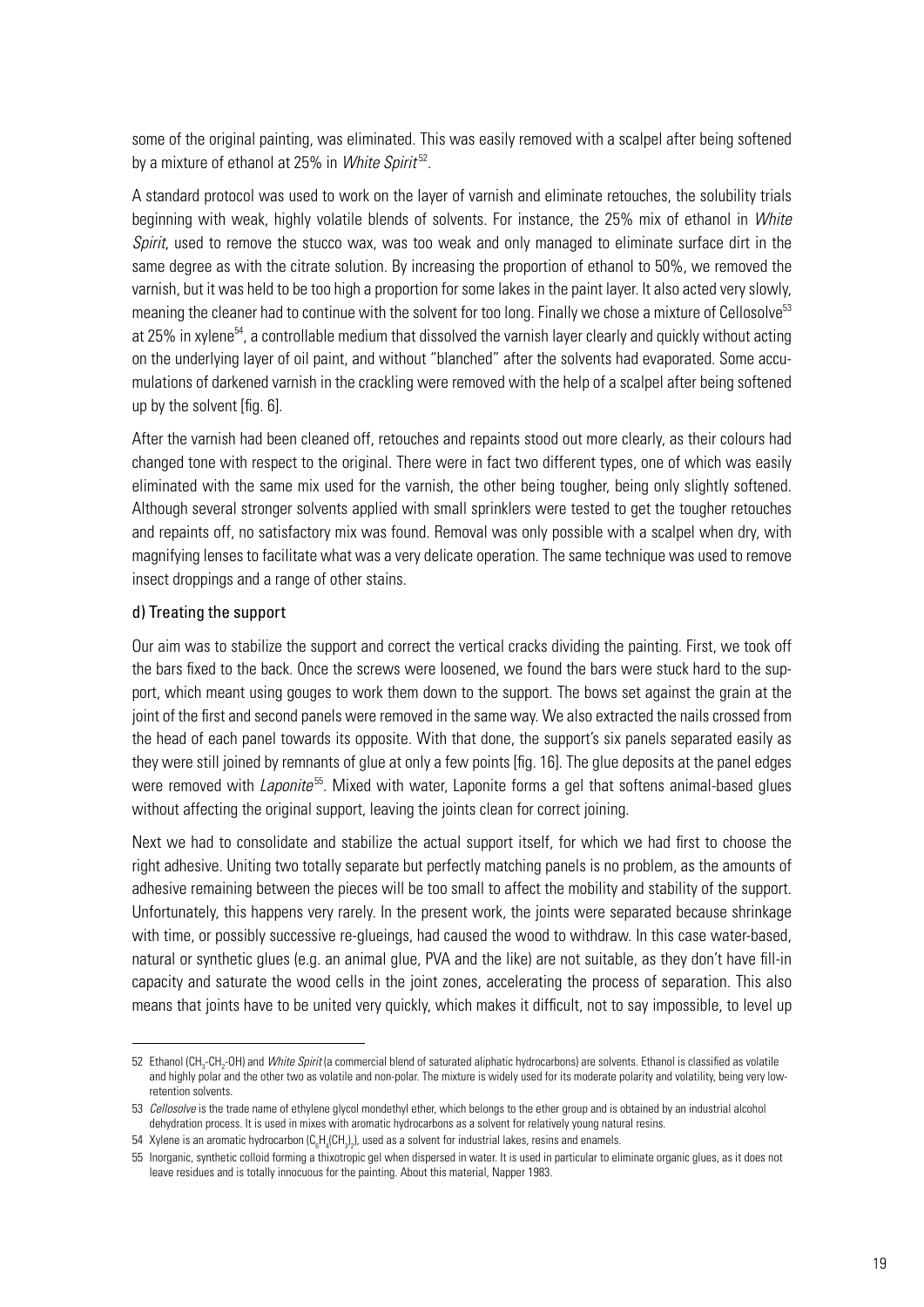

16. The Holy Family with Saint Elizabeth, the Child Saint John and Two Angels, after 1518 Bilbao Fine Arts Museum The work after the support panels had been separated

the different pieces of a such a large support as this. So we opted to use Araldite AW 1253 with HV 1253 hardener<sup>56</sup>, a synthetic adhesive with high fill-in capability and a relatively slow setting time, which enabled us to level up the joints perfectly.

We joined the panels one by one, starting with the two on the right. Pressure was applied in two directions: in the same plane, perpendicularly to the joint, to bring the panels together and minimize the gap between them; and perpendicularly to the plane to ensure the joints were flush and achieve a uniform surface (figs. 17 and 18). We have already noted the slightly convex form of each panel, which gave the support a wavy look. To minimize this phenomenon and obtain an optimum aesthetic result we followed the curvature of each panel so that the sum of all of them gave us a uniform curve.

The last step in the treatment of the support involved reconstructing the volumes of wood lost in the grooves into which the crosspieces and dovetails fitted. Pieces of perfectly cured, radially cut oak of similar characteristics were grafted on, and fixed with the grain of the support. Using small pieces we

<sup>56</sup> Araldite 1253 and Araldite AW 103 and HV 953 by Ciba Geigy Corporation are heat-stable epoxy resins. Tested by the aerospace industry from the 1950s, they are the only adhesives capable of withstanding thermal oscillations of more than one hundred degrees in short periods, and the vibrations of aircraft engines. Castelli/Santacesaria 1999.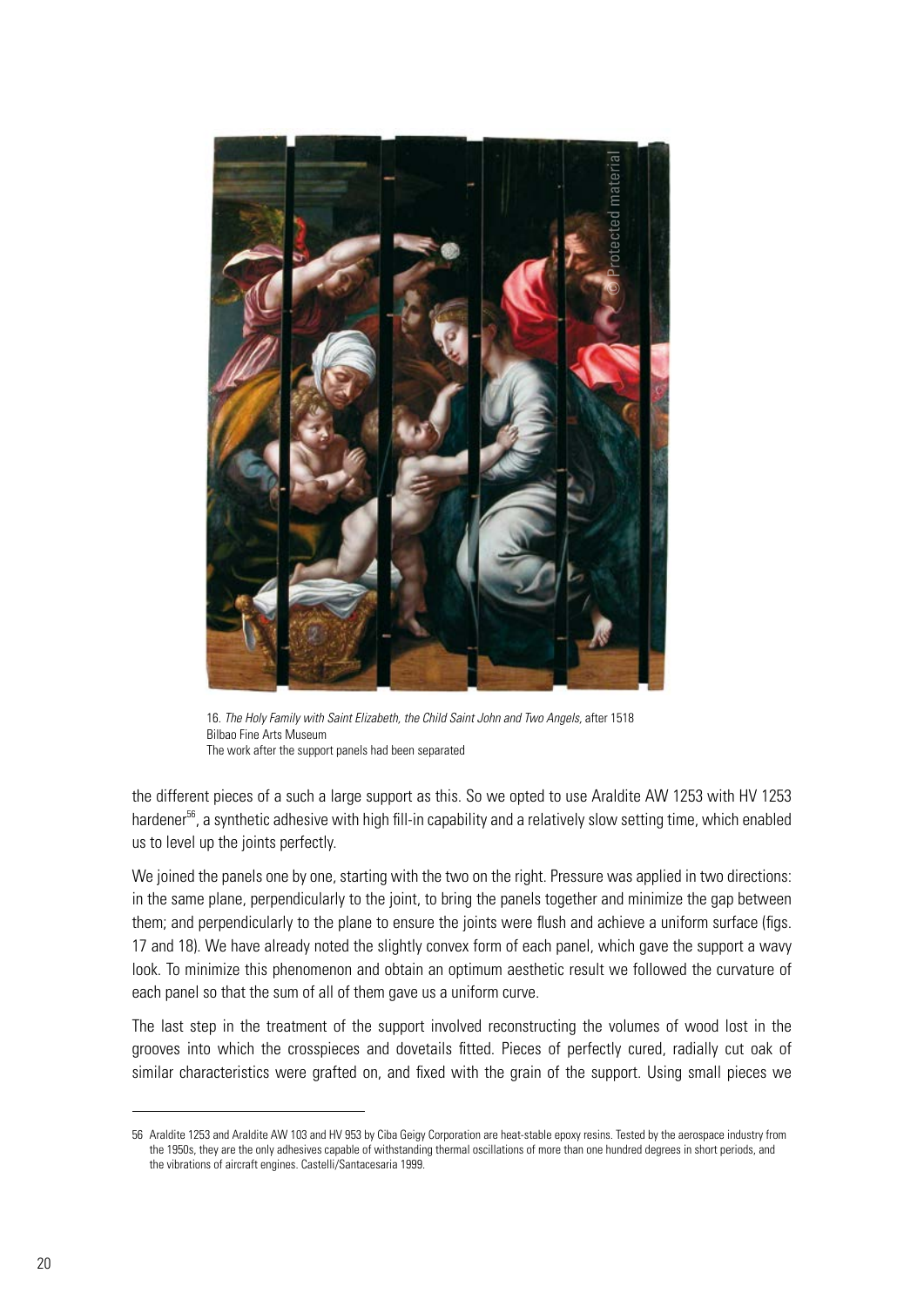

17-18. The Holy Family with Saint Elizabeth, the Child Saint John and Two Angels, after 1518 Bilbao Fine Arts Museum Reconstruction of support during adhesion of panels

achieved a perfect fit and a form very close to the original, thus minimizing the amount of adhesive [fig. 19]. In this case, we used *Lee Vally* codfish glue, which, unlike other animal adhesives, stays liquid at room temperature with adherence that is ideal for this kind of work<sup>57</sup>.

#### e) Colour reintegration

First we applied a white calcium sulphate stucco bound with animal glue, to level the gaps in the paint. Panel joint areas needed only a thin line of this material, as the consolidation of the support reduced the old separations to a minimum. Colour reintegration of the gaps began with watercolour using the *rigatino*  technique, which involves applying colour in vertical lines that help to differentiate these areas from the original painting<sup>58</sup>. Some of the small patches dotted over the paint surface that were not eliminated during cleaning were reintegrated with small touches of colour not appreciable to the naked eye.

### f) Varnishes

During reintegration with watercolour, a first "retouch coat of varnish" was applied, enabling us to distinguish the original colouring better and continue the reintegration process, adjusting the colours more precisely. A second coat of varnish was then applied, prior to the reintegration with varnished pigments, a third coat being applied once the colour reintegration was complete. In all cases dammar resin varnish in 12% *White Spirit* was applied with a brush, with 2% *Tinuvin* 292 added in line with the calculation of the dry weight of the resin. The latter is a stabilizer that delays the dammar resin ageing process quite markedly<sup>59</sup>.

<sup>57</sup> A glue obtained from the cartilages of cod, and its properties, which have a lot to do with the cold waters cod inhabit, are extremely useful in comparison with other animal glues, as the glue doesn't need to be heated and so does not lose its physical qualities.

<sup>58</sup> The Italians were the first to define these pictorial reintegration techniques. See Brandi 1963, Baldini 1997 y Calvo 1997, p. 186.

<sup>59</sup> According to research by René de la Rie (Rie/McGlinchey 1990), *Tinuvin 292*, produced by Civa SC, delays the ageing and yellowing of dammar resin to around 100 years, the normal time for such ageing, without additions, being just 25 years.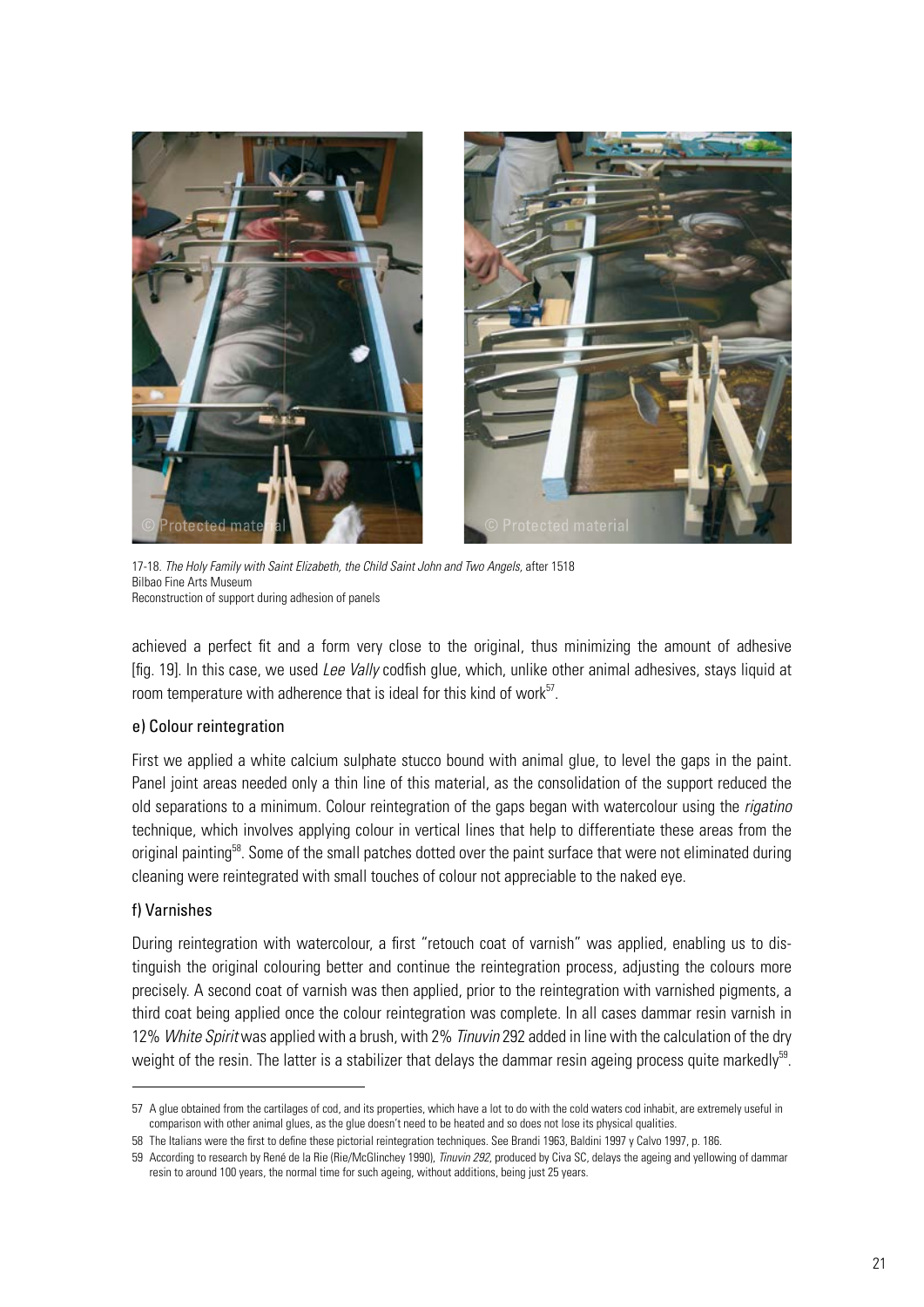

19. The Holy Family with Saint Elizabeth, the Child Saint John and Two Angels, after 1518 Bilbao Fine Arts Museum Reconstruction of volume in crosspiece grooves

For a discreet, level gloss finish, the final varnishing was sprayed on in two coats, using *Lefranc* retouch varnish in *White Spirit* at 50%.

# g) Re-framing

For re-framing, small screws were used to fix metal strips to the frame, which was then adapted to the definitively convex shape of the support by means of fillets added all over the inner frame perimeter. The ones on the upper and lower edges were cut to coincide with the curve of the support; the straight side fillets act as a sort of box to fill the gap between panel and frame. Besides improving the look of the whole, the assembly actually fulfils a structural function, as it helps to stabilize its parts without blocking their plasticity.

# **Conclusions**

Given the fidelity of this copy to Raphael's original, it would seem reasonable to suggest it is the work of an Italian artist, the obvious candidate being Giulio Romano, Raphael's most brilliant disciple. Giulio Romano worked with the master on many paintings, including the original in the Louvre on which this one is based. But, having discarded him largely for reasons of style, the results of the inspections and studies performed provide solid arguments in favour of the painter of the copy being a member of the Flemish school. The indepth knowledge of the technique and the materials used provided by analysis was also essential to these conclusions.

Apart from the differences in composition between the work in the Louvre and the painting in Bilbao, there are also differences in style, which, taken together with the analysis, go a long way to explaining the attribution of our painting to the Flemish school. Raphael's style in the Louvre painting is still within the Quattrocento current of the Italian Renaissance, despite the innovative composition evidencing his concern with the representation of chiaroscuro, movement and anatomy in the figure of the Child. Delicate shading models the subtly profiled figures and the background opening on to a landscape gives a measured tone to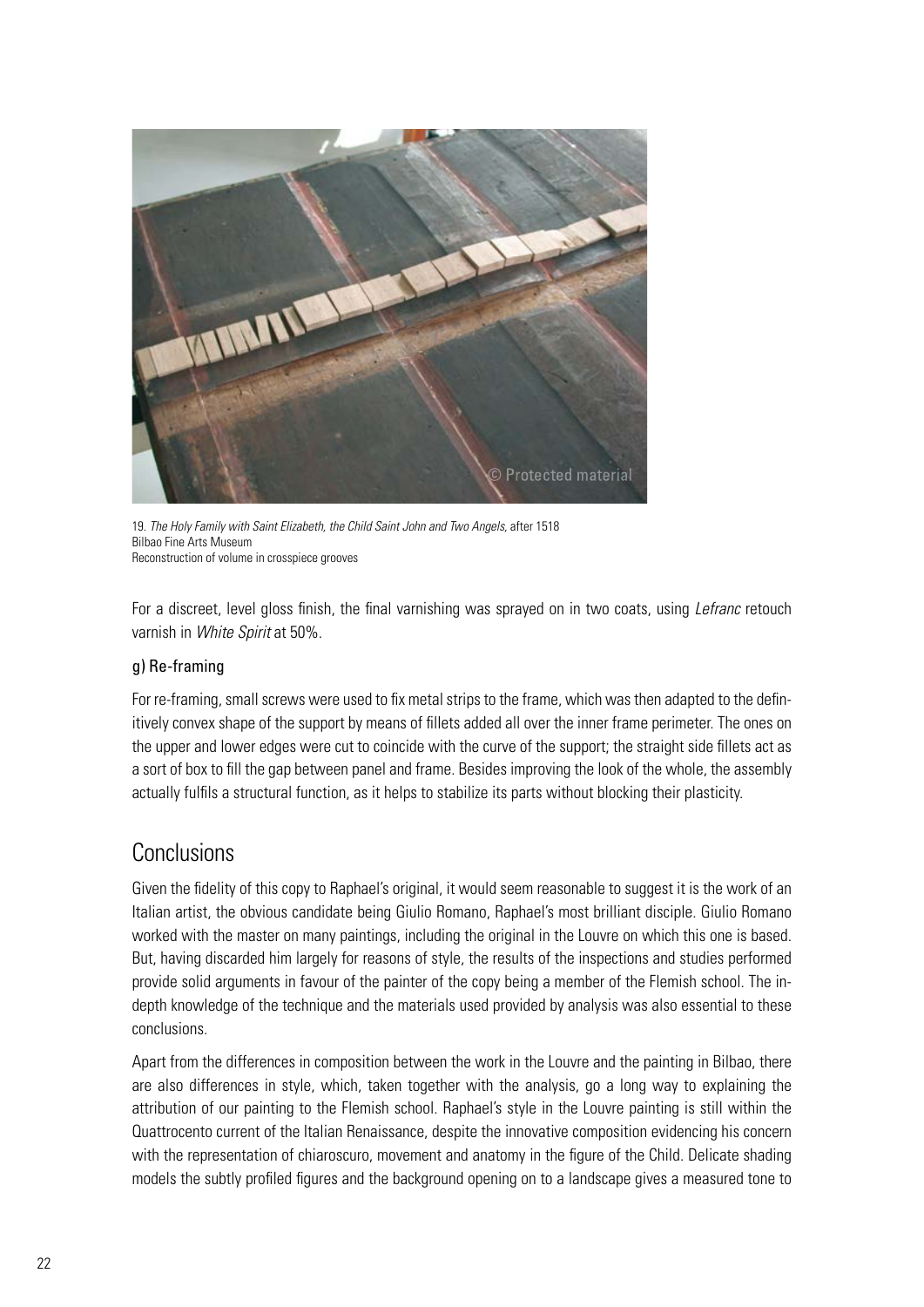the composition. There is a gentleness about the figures and a melancholy in their faces that only the *maestro* of Urbino was capable of conveying.

The atmosphere is radically different in the Bilbao painting. Its hermetic quality makes the scene colder and unreal. Taken as a whole, the marked linear drawing delimiting the character profiles imbues the composition with a hardness wholly lacking in the original. Everything, the general tone of the painting, tends to point to Flemish Mannerism: the precise line, the coldness and the way the flesh tones are worked, even the paint layer transparencies. As we noted above, the exquisite work on the cot suggests another artist's hand, which would actually be a natural development given the traditional specialization of painters in the Flemish school and their tendency to help out on each other's works.

Furthermore, Flemish painters of the 16th century were well acquainted with Italian art. After Jan Gossart set the example in 1508, painters crossed the Alps to discover and study Italian art throughout the century. One particularly interesting painter, in view of the influence Raphael exerted on his art, was Michel Coxcie (1499-1592) from Malines<sup>60</sup>. Coxcie's admiration for the Italian painter was so great that it earned him the nickname of "the Flemish Raphael."

As this essay deals with a Flemish copy of *The Holy Family of Francis I*, we will refer to two other 16th-century copies from the same school also based faithfully on Raphael's painting now in the Louvre. One is *The Holy Family with Saint Elizabeth, the Child Saint John and Two Angels* [fig. 20], attributed to Bernard van Orley<sup>61</sup>, and dated between 1530 and 1540, now in the Church of St. James in Antwerp. The similarity between this work and the one in Bilbao is surprising, as it even repeats the Madonna's hairstyle and veil, which in turn differ from the ones found in the Louvre painting. But what is most striking is the perfect coincidence of the transparencies with the images of both works, despite the Antwerp panel being of a smaller size. That Van Orley was also seduced by Raphael's painting is clear from a work now in the Prado entitled *Holy Family* [fig. 22], dated 1522. The compositional schema of this oil painting on panel—fundamentally the figure of the Child—is based on Raphael's painting; in it Van Orley transfers Raphael's models to his own characteristic style based on the more traditional tenets of Flemish painting. The three figures of the Holy Family form the same sharp diagonal and one of the angels, caught in a similar pose to the one in Raphael's picture, reaches over to place a crown on the Madonna's head $62$ .

The other work based faithfully on the painting by Raphael in the Louvre is a *Madonna with Child* [fig. 22] by Jan Sanders van Hemessen, in the Groeninge Museum in Bruges in which the Flemish artist, as the title suggests, makes more accurate copies of the Madonna and Child.

It is interesting to note that in the two paintings the cots have bars, clearly appreciable in the underlying drawing for the Bilbao painting, although not actually shown in the finished painting.

Besides the paintings already seen, we can gain a good idea of the success of this painting by Raphael from the existence of other copies on panel, some attributed to Giulio Romano, another executed in fresco by another disciple of Raphael, Raffaellino dal Colle, in Casteldurante<sup>63</sup> and other later ones painted

<sup>60</sup> He lived in Rome, where he saw the work of Raphael, from 1531 to 1539. He worked for María of Hungary and later for Philip II.

<sup>61</sup> Van Orley, Brussels's most influential painter in the first half of the 16th century, worked for the Regents of the Low Countries Margaret of Austria and, subsequently, María of Hungary, who succeeded the former in 1532. Although there is no record of any journey to Italy, he saw the work of Raphael in engravings and boards for tapestries and was called "the Raphael of the Low Countries", to distinguish him from Coxcie. 62 Silva 2001, pp. 122-124, mentions a journey to Brussels made by Tommaso Vincidor, one of the disciples of Raphael through whom Van Orley

might have become familiar with the *maestro* of Urbino's models, apart of course from the the ones he saw in drawings and engravings. 63 Dussler 1971, p. 48. Besides the copy by Raffaelino dal Colle, Dussler mentions another copy he had seen only in a photograph and which in

<sup>1797</sup> belonged to Benjamin West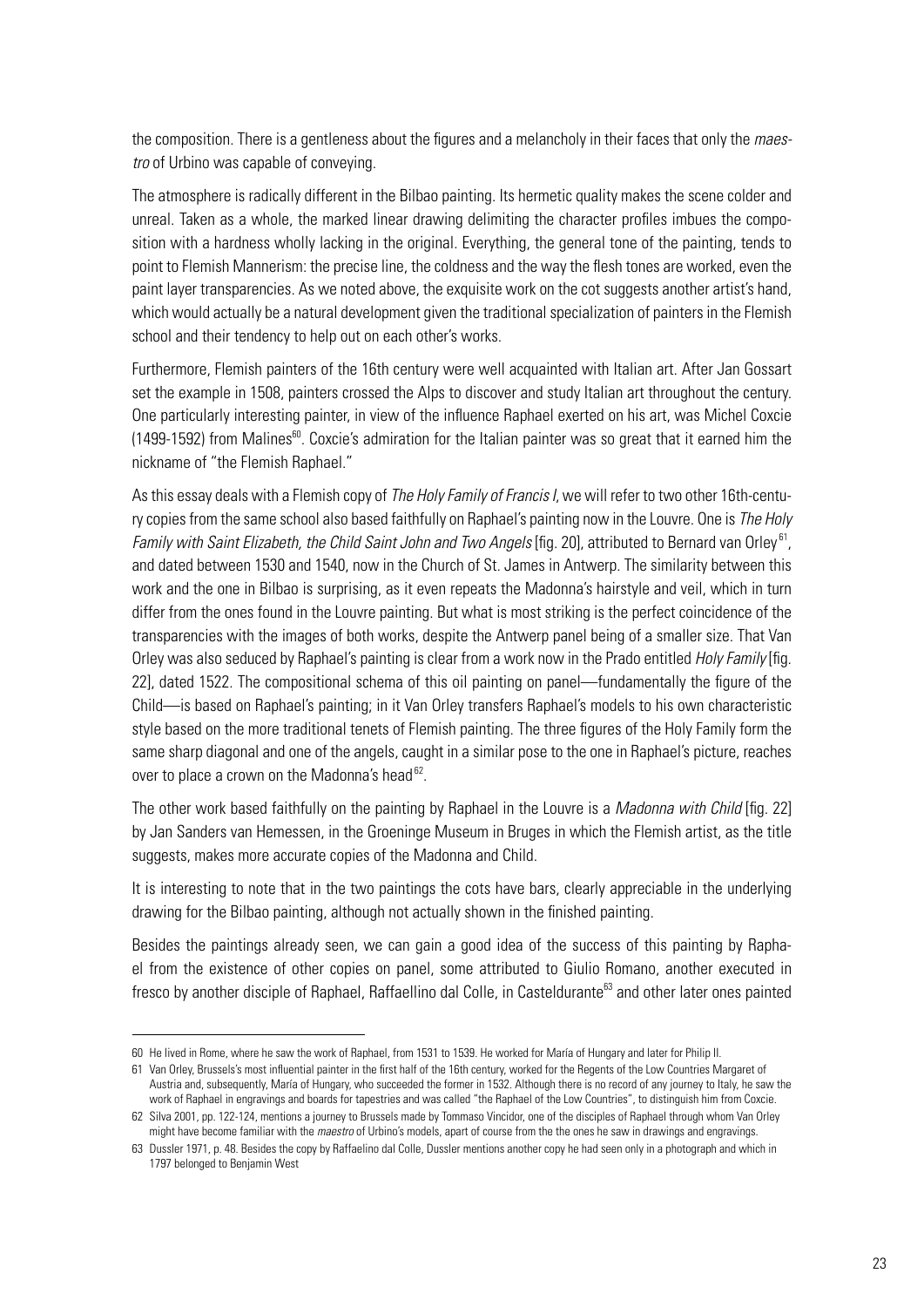

20. Attributed to Bernard van Orley (c. 1488-1541) *The Holy Family with Saint Elizabeth, the Child Saint John and Two Angels,* 1530-1540 Oil on panel, 127 x 113 cm (approx.) Church of St. James, Antwerp (Institut Royal du Patrimoine Artistique, Bruxelles)

on canvas in the 17th century. A brief mention here for three of these, all faithful copies of Raphael's original: one is a painting on canvas measuring 195 x 128 cm, attributed to Giulio Romano and sold at auction in 2001<sup>64</sup>; the one held at the National Museum of Fontainebleau Chateau, a 17th century painting on canvas measuring 212 x 145.5 cm and attributed to Jean Michelin (c. 1616-1670)<sup>65</sup>; and a smaller 17th-century oil on canvas painting measuring 58 x 40 cm in the Bordeaux Fine Arts Museum<sup>66</sup>. An oil-on-panel *Madonna with the Child*, attributed to Giulio Romano, measuring 134 x 98 cm and featuring Madonna and Child on their own, as the title suggests, was sold at auction in 1992 $^{67}$ . As far as we know, none of them belong to the Flemish school.

To return now to the painting in the Bilbao Fine Arts Museum: the dendrochronological report, which revealed the age of the wood, dating the support to the first half of the 15th century and showing that it was

<sup>64</sup> *Pintura, muebles y objetos de colección, Finarte*, Madrid, auction PM-84, 29 November 2001, p. 16, no. 7.

<sup>65</sup> Chateau de Fontainebleau, inv. no. 643; MR 448.

<sup>66</sup> The painting is not in good condition.

<sup>67</sup> *Alte und moderne Kunst*, Ruef Kunstauktionen, Munich, lot 1515, 12 November 1992.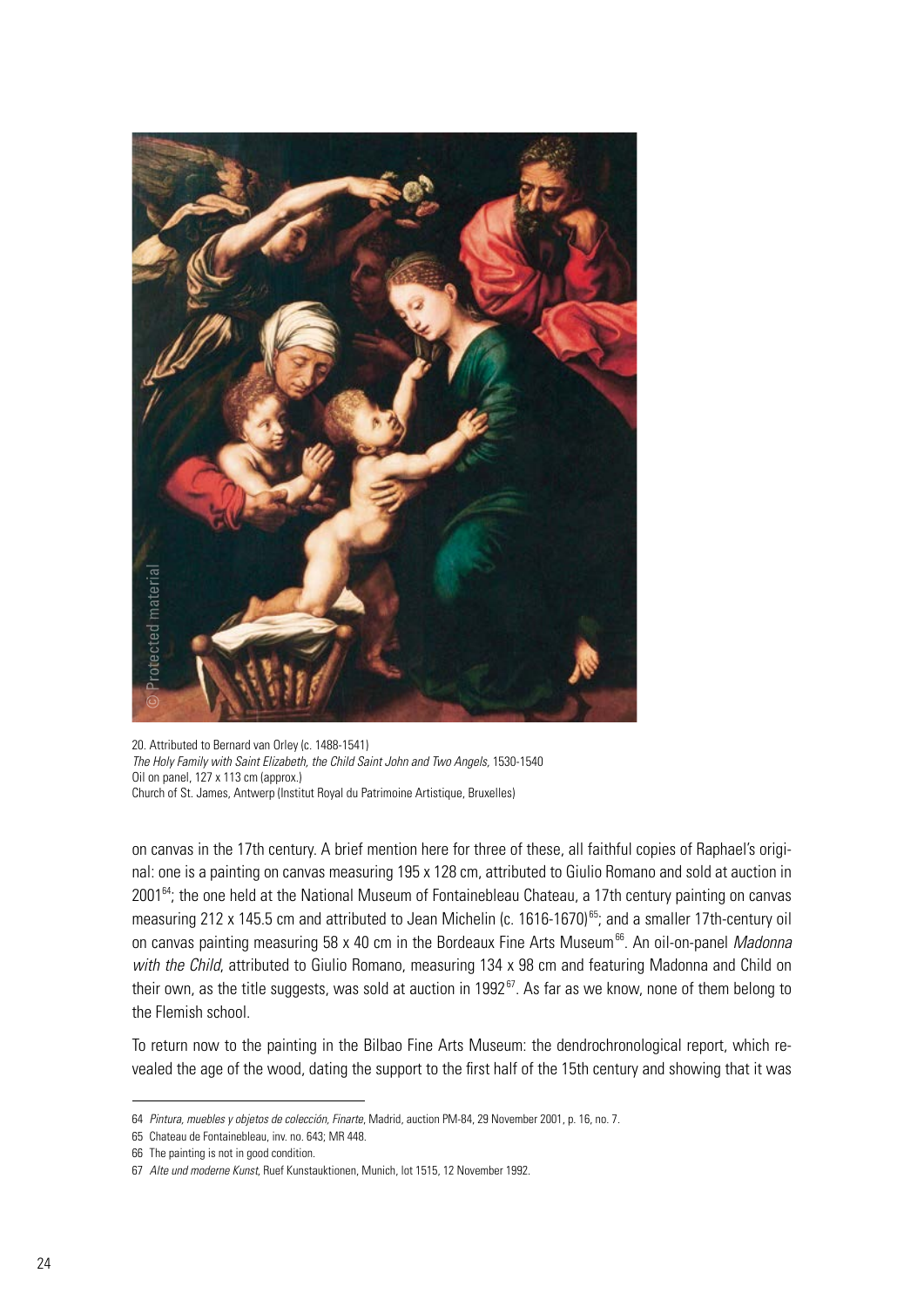

21. Jan Sanders van Hemessen (c. 1500-c .1556) *Madonna with Child* Oil on oak panel Groeninge Museum, Brugge Inv. no. 0000GR00232.I

made to the norms and practices of the 15th- and 16th-century Flemish school, was of particular interest. Some materials, such as the oak of the support and the ground components, also relate it to this school. The X rays also provided data essential to the study of the support, and revealed that it had been reused, as the panels were separated and then reunited. It is possible that this old 15th century support may have been made and left —unpainted— in some carpenter's workshop and, in view of its extraordinary quality, the painter may have decided to have it overhauled for reuse in a major commission, which would explain the restructuring and adaptation to the dimensions required for the panels. The absence of any remains of a previously applied polychrome, as revealed by the analysis of the paint material and the X rays, supports this hypothesis.

As for the manner of painting itself, the artist follows the purest Flemish tradition in the application of glazes, or transparent layers of colour, as can be gleaned from a simple visual inspection, as well as the cross-sections.

The fact that the measurements of the two works studied here and the scale of the figures are so similar (as demonstrated by the fact that, when superimposed, the transparencies of the drawings of both coincide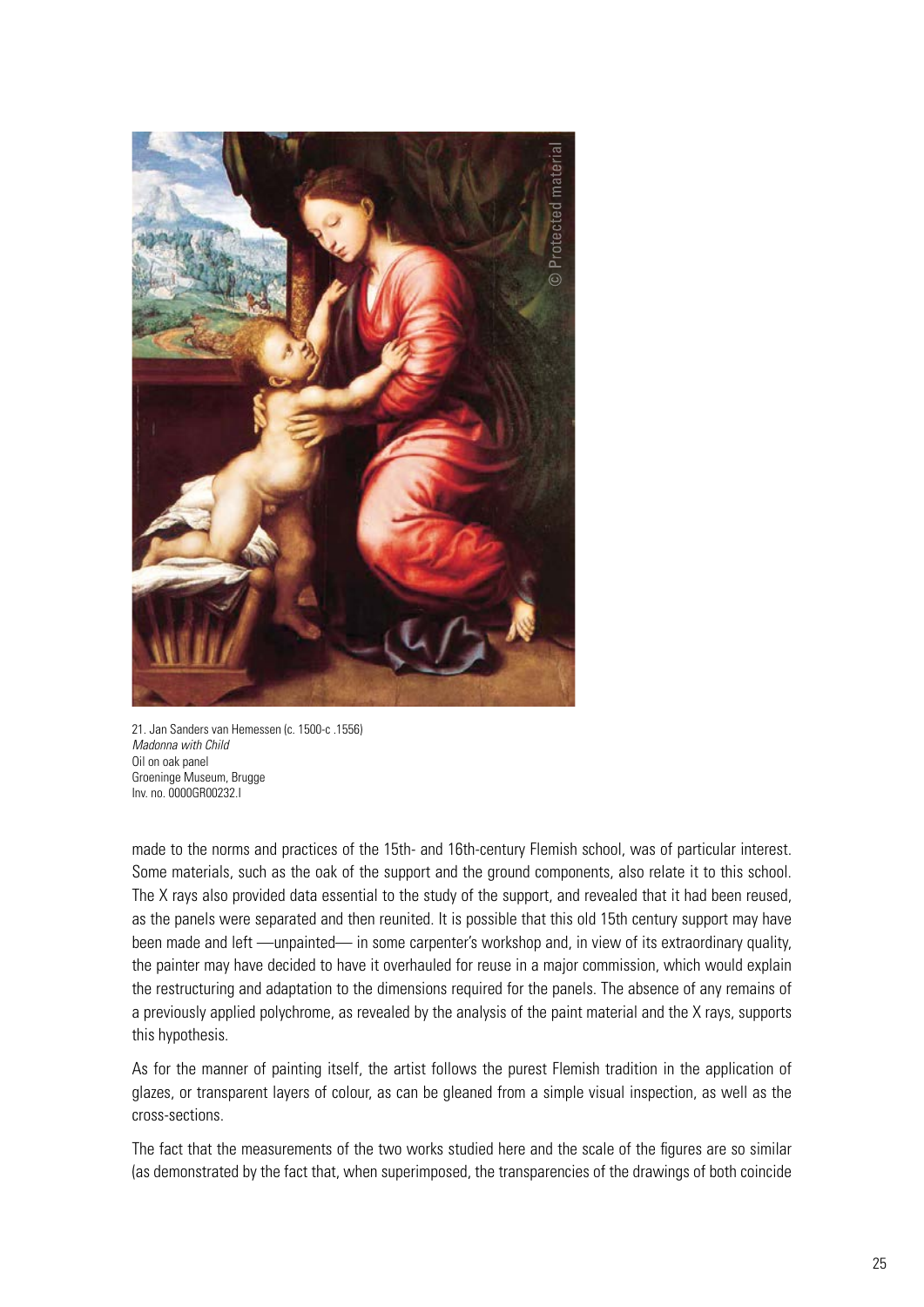

22. Bernard van Orley (c. 1488-1541) *Holy Family,* 1522 Oil on oak panel, 90 x 74 cm Museo Nacional del Prado, Madrid Inv. no. 2692

almost to perfection, as do the folds of the robes) suggests that the painter of the copy used a tracing based on the original by Raphael. Elaborating on this hypothesis, he might well have seen the painting by Raphael on a visit to Rome, returning home to his own country with the tracing used for this copy.

How the work came to Spain, and possibly came to form part of the Marquis of Leganés's collection, as suggested by the abovementioned reference to it in the 1655 inventory of his goods, can also be explained fairly coherently. It is possible that the Marquis acquired it for his collection (particularly in view of its quality) during one of his sojourns in the Low Countries, of which Philip IV had named him Governor in 1627. However, there is as yet no way of knowing how the work came to be in the convent of San Francisco in Bilbao.

In short, we have tried to trace the likely, although incomplete, trajectory of this painting in a number of periods of its long history. Despite some highly distinctive features in the painting, such as the execution of the flesh tones or the hair of the characters, we cannot put a name to the artist who painted it. However, we can situate the probable date of execution, some years after Raphael's original in 1518, and place the artist responsible in a particular school and a particular style. The way the characters are painted, the coldness of the flesh tones, imbued with an almost metallic sheen, the painting technique using glazes and the thorough-going treatment of the cot, are all features of the Flemish Mannerist aesthetic with Italian roots that was so successful in the Low Countries in the first half of the 16th century.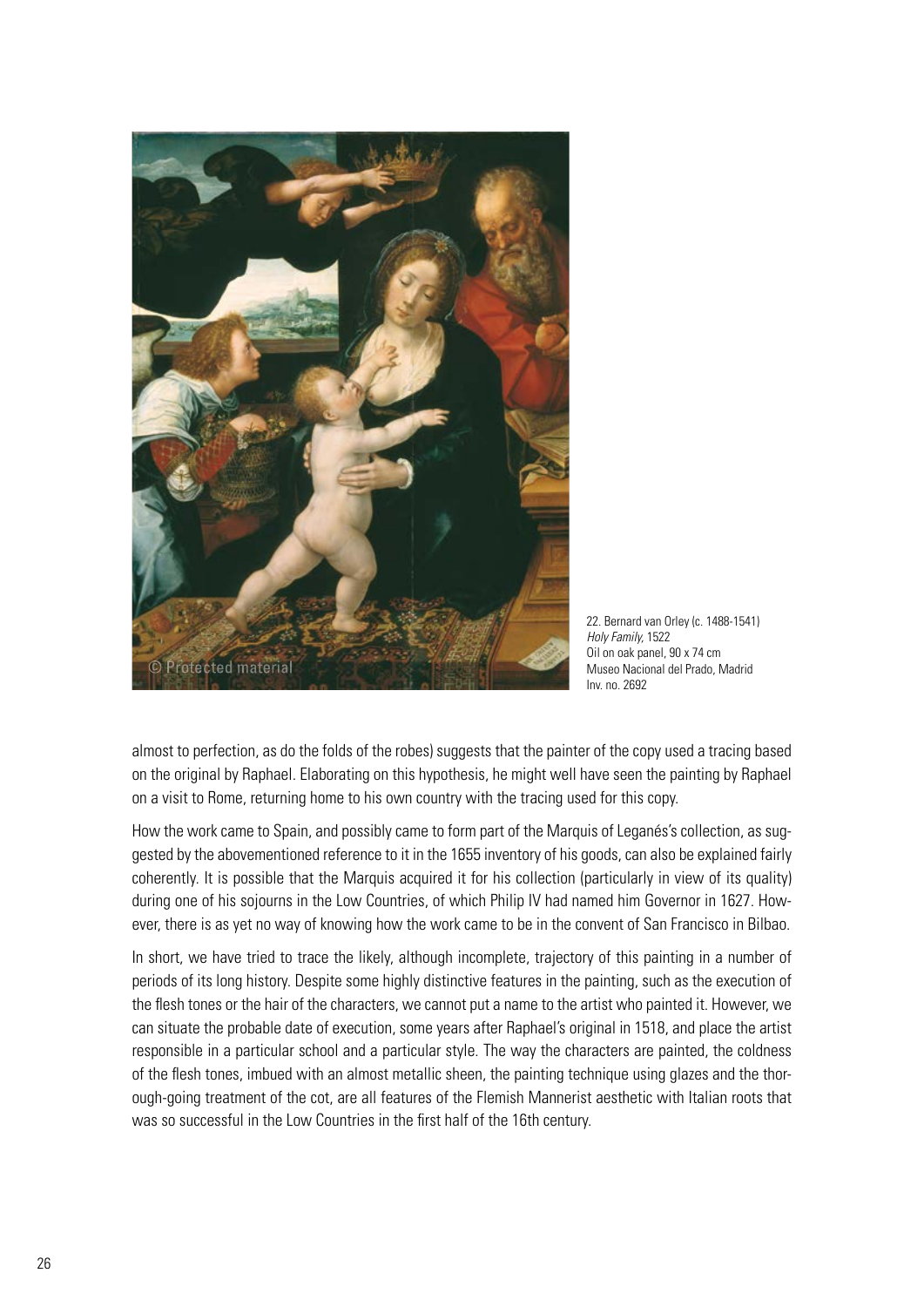# BIBLIOGRAPHY

#### Baldini 1997

Umberto Baldini. *Teoría de la restauración y unidad de metodología*. Hondarribia (Gipuzkoa) : Nerea, 1997.

#### Bambach 1999

Carmen Bambach. *Drawing and painting in the Italian Renaissance workshop : theory and practice, 1300-1600.* New York : Cambridge University Press, 1999.

#### Béguin 1984

Sylvie Béguin. *Les peintures de Raphaël au Louvre.* Paris : Editions de la Réunion des musées nationaux, 1984.

#### Bengoechea 1978

Javier de Bengoechea. *Museo de Bellas Artes, Bilbao*. Bilbao : La Gran Enciclopedia Vasca, 1978

#### Bomford... [et al.] 1995

David Bomford... [et al.]. *La pintura italiana hasta 1400 : materiales, métodos y procedimientos del arte*. Barcelona : Ediciones del Serbal, 1995.

#### Brandi 1963

Cesare Brandi. *Teoría de la restauración*. Madrid : Alianza Forma, 1963.

#### Calvo 1997

Ana María Calvo Manuel. *Conservación y restauración : materiales, técnicas y procedimientos de la A la Z*. Barcelona : Ediciones del Serbal, 1997.

#### Castelli/Santacesaria 1999

Ciro Castelli ; Andrea Santacesaria. "Il restauro dei supporti lignei", *Dipinti su tavola : la tecnica e la conservazione dei supporti.* Firenze : Edifir, 1999, pp. 174-187.

#### Cordellier/Py 1992

Dominique Cordellier ; Bernadette Py. "1513-1521 : Roma sotto Leone X", *Raffaello e i suoi : disegni di Raffaello e della sua cerchia*. [Exhib. Cat., Rome, Accademia di Francia]. Roma : Carte segrete, 1992.

#### Dussler 1971

Luitpold Dussler. *Raphael : a critical catalogue of his pictures, wall-paintings and tapestries*. London ; New York : Phaidon, 1971.

#### Firestone 1943

Gizella Firestone. "The sleeping Christ Child in Italian Renaissance : representations of the Madonna", *Marsyas*, II, 1943.

#### Fletcher 1984

J. Fletcher. "The study of early paintings on Flemish panels", *Jaarboek voor het Koninklijk Museum voor Schone Kunsten. Antwerpen.* Antwerp : Royal Museum Antwerp, 1984, pp. 7-26.

#### Gaya Nuño 1955

Juan Antonio Gaya Nuño. *Historia y guía de los museos de España*. Madrid : Espasa-Calpe, 1955.

#### Gómez González 1998

María Luisa Gómez González. *La restauración : examen científico aplicado a la conservación de obras de arte*. Madrid : Cátedra, 1998.

#### Gómez González 2003

—. "Análisis de materiales y estudio de la técnica de ejecución : comparación con el tríptico del Descendimiento de la catedral de Segovia", *Retablo de Carbonero el Mayor : restauración e investigación*. Madrid : Ministerio de Educación, Cultura y Deporte, Subdirección General de Información y Publicaciones, 2003, pp. 177-186.

#### Hiller von Gaertringen 1999

Freiherr Rudolf Hiller von Gaertringen. *Raffaels Lernerfahrungen in der Werkstatt Peruginos : Kartonverwendung und Motivübernahme im Wandel.* München ; Berlin : Deutscher Kunstverlag, 1999.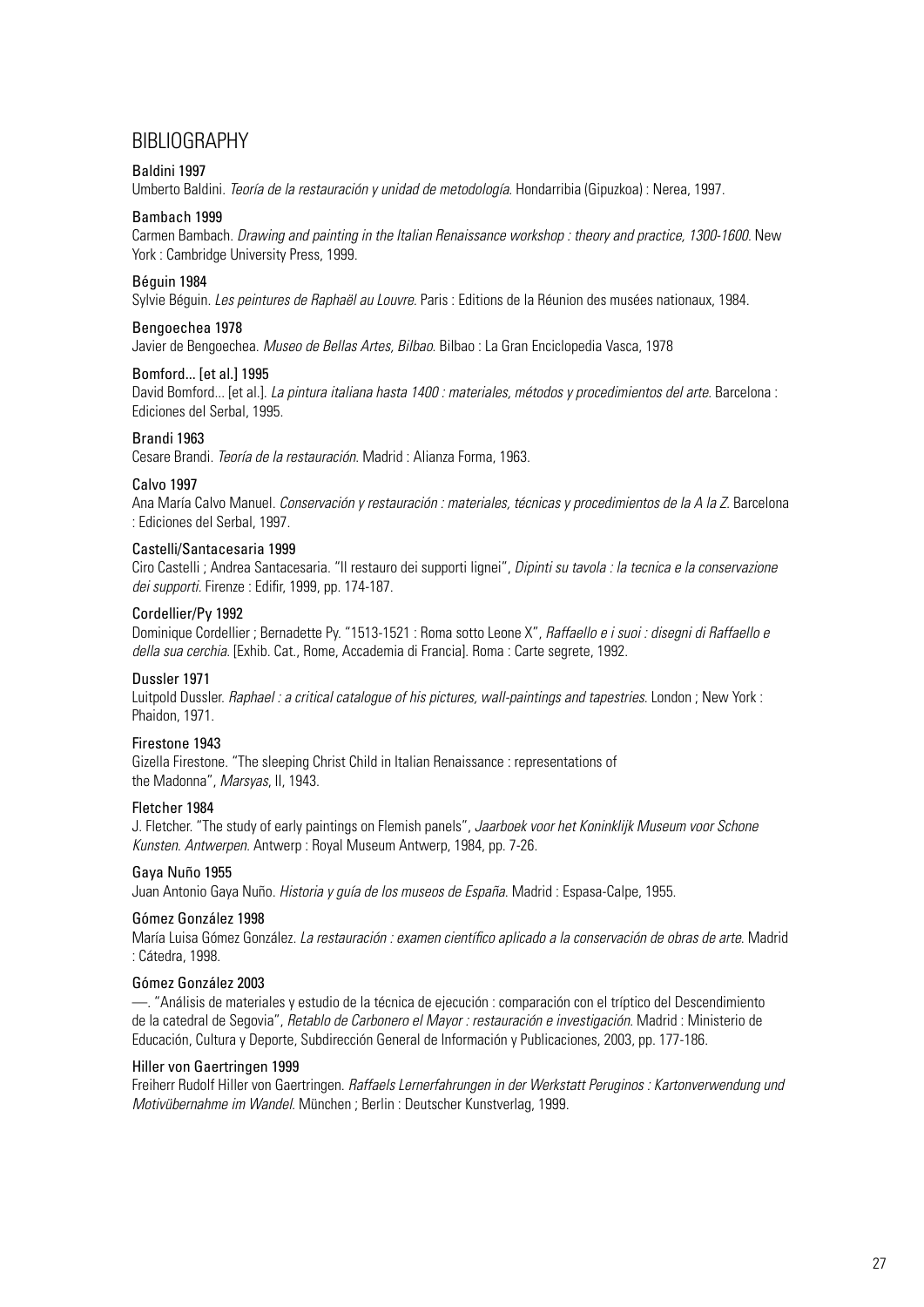#### Klein 1984

P. Klein. "Dendrochronological studies on panels by Jean Fouquet (1415/20-1477/81)", *ICOM Committee for Conservation : 7th Triennial Meeting, Copenhagen, 10-14 September 1984.* Paris, 1984, vol. 1, pp. 25-26.

#### Lasterra 1969

C. de Lasterra. *Museo de Bellas Artes de Bilbao : catálogo descriptivo : sección de Arte Antiguo*. Bilbao : Museo de Bellas Artes de Bilbao, 1969.

#### London 2002

*Art in the making : underdrawings in Renaissance paintings*. David Bomford (ed.). [Exhib. Cat. London, National Gallery]. London : National Gallery Co. ; New Haven, Conn. : Distributed by Yale University Press, 2002.

#### López Navío 1962

José López Navío. "La gran colección de pinturas del marqués de Leganés", *Analecta Calasanctiana*, no. 8, 1962, pp. 259-330.

#### Madrid 2005

*Rafael : Retrato de un joven*. [Exhib. Cat.]. Mauro Natale (curator). Madrid : Museo Thyssen-Bornemisza, 2005.

#### Madrid 2006

*El trazo oculto : dibujos subyacentes en pinturas de los siglos XV y XVI*. [Exhib. Cat.]. Gabriele Finaldi ; Carmen Garrido (arg.). Madrid, 2006

#### Marette 1961

Jacqueline Marette. *Connaissance des primitifs par l'étude du bois : du XIIe au XVIe siècle.* Paris : A. & J. Picard, 1961.

#### Napper 1983

Donald H. Napper. *Polymeric stabilization of colloidal dispersions*. London ; New York : Academic Press, 1983.

#### Paris 1993

*Hommage à Raphael : Raphael dans les collections françaises*. [Exhib. Cat., Paris, Galeries nationales du Grand Palais]. Paris : Ministère de la culture, Editions de la Réunion des musées nationaux, 1993.

#### Plasencia 1932

Antonio Plasencia. *Catálogo de las obras de pintura y escultura del Museo de Bellas Artes de Bilbao*. Bilbao : Imprenta Provincial, 1932.

#### Rie/McGlinchey 1990

E. René de la Rie ; Christopher W. McGlinchey. "The effect of a hindered amine light stabilizer on the aging of dammar and mastic varnish in an environment free of ultraviolet light", *Preprints of the Contributions to the Brussels Congress, 3-7 September 1990 : cleaning, retouching and coatings : technology and practice for Easel paintings and polychrome sculpture.* London, 1990, pp. 160-164.

#### Roma 1985

*Raphael invenit : stampe da Rafaello nelle collezioni dell'Istituto Nazionale per la Grafica*. [Exhib. Cat.]. Roma : Edizioni Quasar, 1985

#### Ruiz Manero 1996

José María Ruiz Manero. *Pintura italiana del siglo XVI en España*. 2 vols. Madrid : Fundación Universitaria Española, 1996.

#### Shearman 2003

John Shearman*. Raphael in early modern sources (1483-1602).* 2 vols. New Haven : Yale University Press, 2003.

#### Silva 2001

Pilar Silva Maroto. *Pintura flamenca de los siglos XV y XVI : guía*. Madrid : Museo del Prado : Aldeasa, 2001.

#### Torraca 1981

Giorgio Torraca. *Solubilidad y disolventes en los problemas de conservación*. Eduardo Porta (tr.). Rome : ICCROM, 1981.